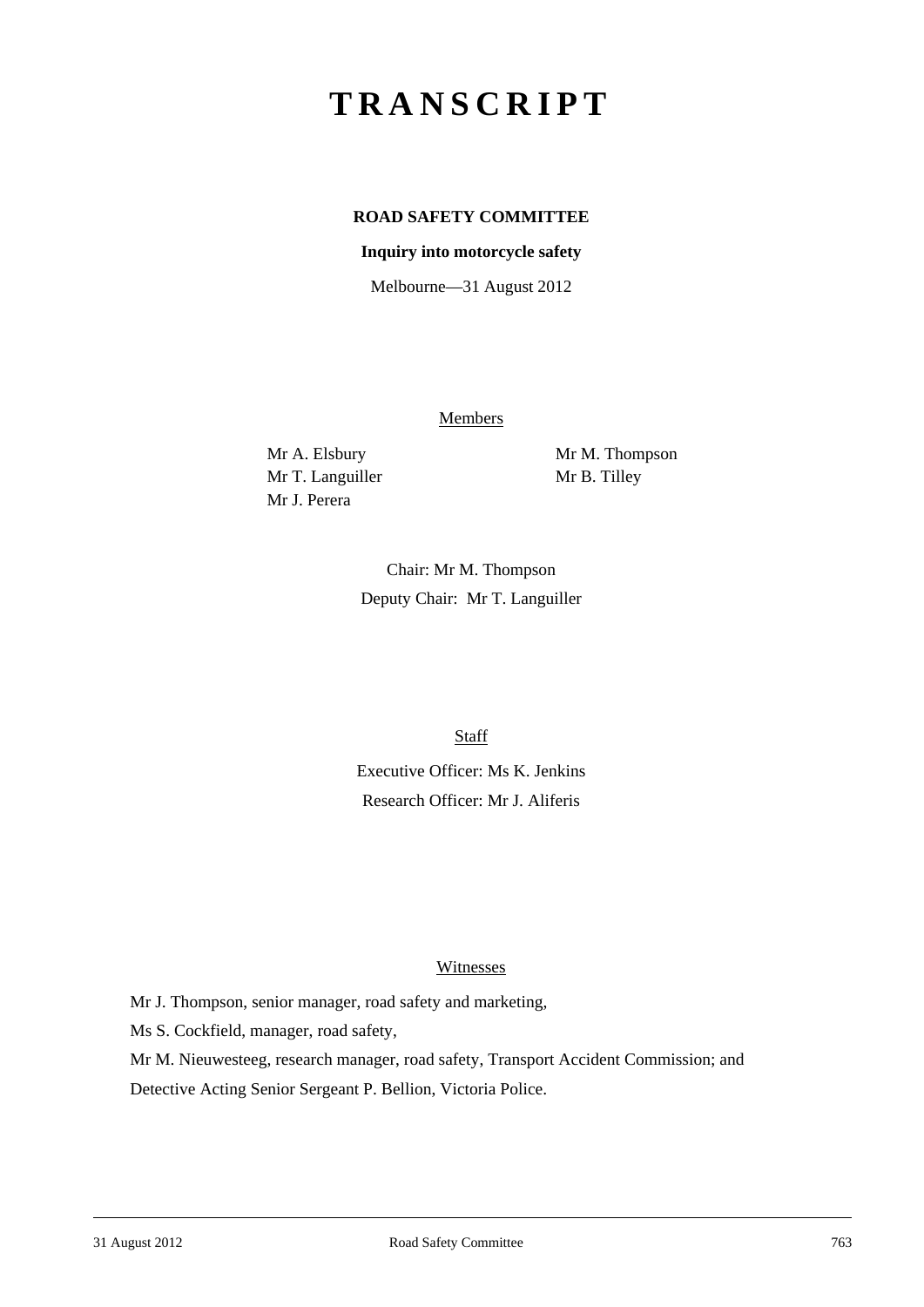**The CHAIR** — On behalf of the Victorian Parliament Road Safety Committee, I would like to welcome everyone to the next session of our public hearings today. We have to give evidence before the committee today Mr John Thompson, the senior manager of the road safety and marketing section of the TAC; Ms Samantha Cockfield, manager of road safety; Mr Michael Nieuwesteeg, who is the senior research analyst, road safety; and Detective Acting Senior Sergeant, Peter Bellion, major collision investigation group, Victoria Police. I would like to invite the first speaker to introduce themselves. Speak loudly so that the sound does bounce off the walls so that the people at the back of the room can follow the process today. Thank you.

## **Overheads shown.**

**Mr THOMPSON** — Thank you, Chair. John Thompson, senior manager of road safety and marketing for the Transport Accident Commission. All four of us are going to speak today. We will run through a presentation. We really welcome the opportunity to discuss this with the committee today, and with the gallery being able to listen – I think that is fantastic.

Just to begin with, I would just like to say it is pleasing to hear from VMC that they are generating some coordination around motorcycle consultation in Victoria. I think that is pleasing to hear, and the TAC welcomes that. Some sort of coordinated effort – and I am sure the committee has heard the difficulties around consultation in Victoria, around motorcycling, with the disparate number of groups, so we are pleased to hear that. I think that is important. But one of the things that does concern us is there seems to be a lack of support for one of the key messages for safety around motorcycling, which is speed. We would welcome a further discussion with the Victorian Motorcycle Council, particularly about how we can work together on a speedrelated message, and I will continue to push that discussion as well. I will probably proceed up to the presentation. We are going to give you a basic run through.

I am going to provide a presentation overview now – a basic road safety context around our involvement in road safety in Victoria, what the functions and so forth of the TAC —

**The CHAIR** — John, can I invite you to speak up more strongly and project your voice down the room.

**Mr THOMPSON** — Sure. No problem, Chair — just a road safety context of the Transport Accident Commission's role and how we work in partnership with the other road safety partners: VicRoads, Victoria Police and the Department of Justice in particular. We will give you a motorcycle safety context and an overview of our business plan in particular, then we will give you a basic overview of public education for road safety issues and then we will get into the nitty-gritty of the development process for public education that the TAC is used for and refined and developed over 25 years. Then we will get into the 'Reconstruction' development process. It seems to be an important topic of discussion. We will give you – and we will leave today; we will not actually present – a number of previous campaigns as well for the committee to review.

The road safety context – the Transport Accident Commission, we invest in road safety. We invest around about \$140 million a year in road safety programs, the bulk of which goes into improving Victoria's roads. In the 2012–13 financial year the TAC will invest in the order of \$75 million in improving Victoria's roads. That is one of the most significant contributions in road infrastructure improvements from any of the CTP organisations around Australia. We also invest in trauma services, health care and disability support, and I think it is exceptionally important to understand that in the last financial year the TAC spent \$937 million on providing services and benefits to Victorians who were injured in preventable vehicle accidents, or road accidents, in Victoria. This financial year that number is over \$1 billion in services for injured Victorians.

l Some of the discussion earlier today concerned me a little bit because it, in part, showed a lack of understanding of the role of the TAC. I just want to highlight three points from our act. Our role is to collect and assess statistics and data in relation to road accidents and to use that information to promote the prevention of transport accidents, which is the thing that the Transport Accident Commission, fortunately, is probably best known for. And the last one is to reduce the cost to the Victorian community of compensation for transport accidents. I will get this right with the numbers. Just a quick overview – the Victoria's Road Safety Strategy four partner organisations, which I have already mentioned. It is important to note the TAC is not a policy-making arm of this strategy, but our lead role is in prevention and the promotion of prevention and also supporting our partner agencies, like Victoria Police, with enforcement, like VicRoads, with better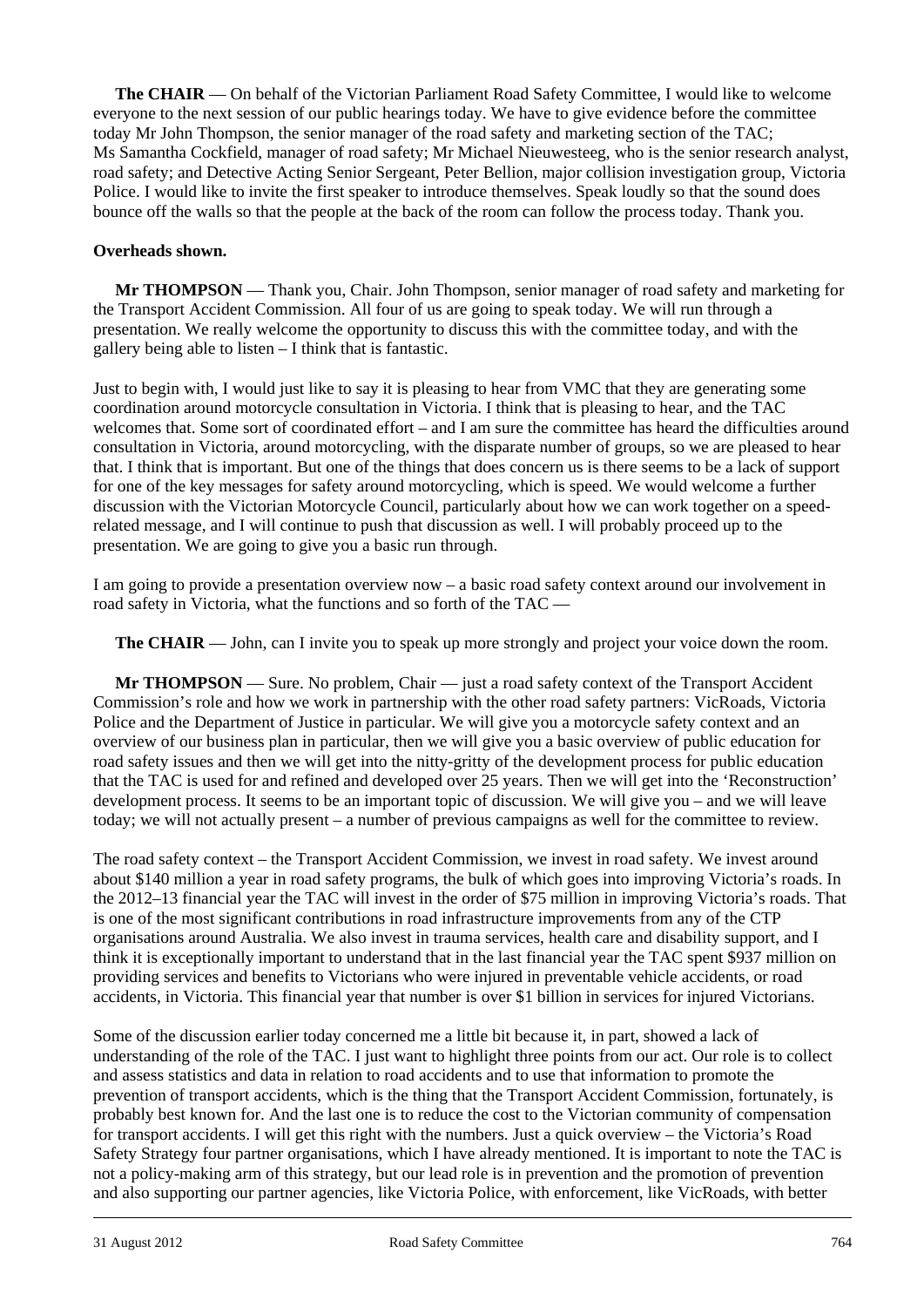infrastructure improvement programs. Hence, that SRIP, Safer Roads Infrastructure Program, is actually \$75 million this year. It is part of a \$684 million program over 10 years. It is a very significant infrastructure improvement program that we fund.

A quick overview of the Transport Accident Commission's prevention team – some 800 people work at the TAC. Most of those people work on the claims side of the business, looking after Victorians, the 38 000 ongoing clients that the Transport Accident Commission has. That is the majority team. This represents the road safety and marketing team of the Transport Accident Commission, and it covers the three pillars that I discussed before: data analysis, road safety and promotion. That is the small team, and the names that are there highlight the people who have been involved particularly with the development of this campaign.

We have a business plan, and, as part of that plan, we have a goal. Our mission and our strategic vision in that business plan are based on the safe system, which you have heard about this morning. Just to give that business plan a little bit of context – the business plan goes through quite a rigorous process in the organisation to be approved by the executive leadership team. It is then through a subcommittee of the board. We have an independent board that manages the Transport Accident Commission. That subcommittee is called MARSC. It is the Marketing and Road Safety Committee, and it reviews our business plan each year and provides endorsement to the board of the TAC. It subsequently goes through the board process and is approved at board level. The promotions program is then presented to the government as part of the advertising process within the government's processes. We present on a once-a-year basis to the advertising and communications committee for further endorsement. The four pillars of our business plan are roads, speed, vehicle and people. We will touch on those in further detail throughout our presentation. It is important to note that we have a business plan that is built around those four pillars and is addressing a range of road safety issues. We do not address every road safety issue out there; we work in partnership with VicRoads and Victoria Police in particular and the Department of Justice, which takes the lead on other issues.

The safe system vision – this pie graph was produced by Monash University, and it was basically helping us determine where our investments are made and the likelihood of return and where we would get greatest value in return for our investment. You can see the largest slice there is in infrastructure; hence, the Safer Roads Infrastructure Program, which is the \$684 million I mentioned earlier. Another larger slice there is around vehicle safety, and I will talk about our investments in that. Interestingly, speed and the behaviour around speeding – it is estimated at this time that around 26 or 27 per cent of reductions in trauma could be achieved if we focused our attention on speed and speeding behaviour.

On to roads and speed – the \$75 million this year I have mentioned. These are just some key projects that we are involved in. There is a partnership trial with the VTA in a reduced speed trial with the trucking industry. We are investing in trials for a road policing technology as well, so bringing on new speed enforcement technology and other technologies with Victoria Police. We will continue to invest in public education that targets the speed issue with all road users, not just motorcyclists, as we have done. It is probably important to note – and it came up in some of the discussions – we have run 59 speed-related campaigns in the 25-year history; only one has focused on motorcycling. We are also going to work in partnership with other organisations in the community, like Crime Stoppers Victoria, to target high-risk road users and high-level speeding.

l In the vehicle space we invest in public education again to promote the benefits of safer vehicles. I am sure everyone in this room would be happy to agree that safer vehicles have led to significant reductions on our roads. The Europeans estimate that they are still gaining about a 25 per cent reduction in trauma and fatalities through gaining improved safety in their vehicles, and we are encouraged by that and will continue to promote that. That is why we invest in things like the ANCAP program for new car assessment and crash testing and also the used car safety ratings program, which is providing Victorians and other road users around the country with invaluable information. We are working on other things, such as child restraint programs and the like. And people – probably the most difficult part of the equation – working in behaviour change space on a range of issues, such as distractions, mobile phones, iPods and the like, in road use and looking at youth focus campaigns, targeting young Victorian with their risky behaviours. We try and do that through innovative ways, not through traditional advertising, but through event-based marketing and social media. We are looking at supporting Victoria Police's enforcement programs, as we have done for many years, and we will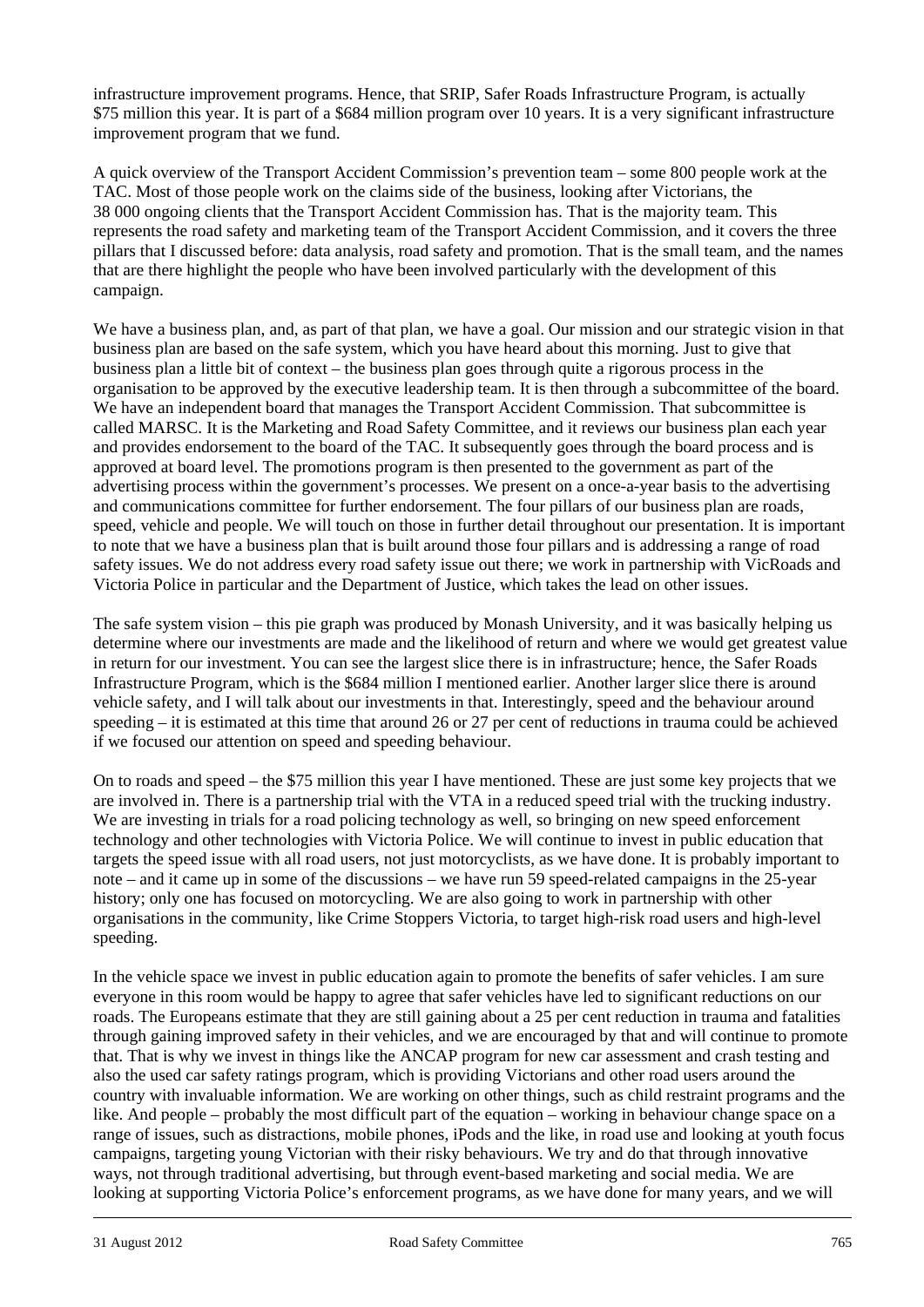continue to do so. Another vehicle safety issue that we are tackling here is the correct fitment of child restraints.

Motorcycling projects – beyond the advertising campaign that we have discussed today, and we touched on Ride Smart as well – we are involved in other education campaigns around protective clothing as well as risk management. We promote at the motorcycle GP protective clothing messages to a large audience. We are involved in the Motorcycle Expo, and we run a significant retailer program where we out talking to retailers as well. Ride Smart has a perception training tool, a very important tool. It has been well received by the Victorian public. It has had significant involvement from the motorcycling community. In fact, one of the speakers today was involved as a consultant on that project. And, of course, we are working in off-road motorcycling. That is subsequent to the VAGO investigations from 2010. We are broadening our approach to cover off-road motorcycling. Now we are on to the evidence base for motorcycling. I am going to hand over to Michael. Do you want to talk about this?

**Mr NIEUWESTEEG** — I am Michael Nieuwesteeg. I am the research manager at the TAC.

**The CHAIR** — Michael, again, we will encourage you to speak down the room.

**Mr NIEUWESTEEG** — I will do my best.

**The CHAIR** — You have got a large audience here.

**Mr NIEUWESTEEG** — You have seen these figures before, so I am not going to labour on them. It is just to set the context about the size of the trauma problem, and it also puts some context around the budget of our advertising campaign in the context of a \$150 million compensation bill in each of the last couple of years. We have spoken to the committee on previous occasions about the data we use. It is listed here: the source data that goes into our analysis and our monitoring and our evaluation. There are a few analytical exercises that I have noted down the bottom also. We have done a recent modelling exercise with some actuaries, and we have produced as a part of that a model that determined the risk of a motorcyclist being involved or ending up in a TAC claim. We have done a customer investigation. That is about a geodemographic profiling of TAC clients and also analysis of where motorcycle registered owners live.

Another side to our data collection is speaking with members of the public, primarily through quantitative surveys, usually over the phone but also in paper-based mail-outs and online research. This in addition to the focus groups that we run on occasion. The focus groups, which John will speak about later, are more in relation to specific campaign development. My work is more at the back end; it is before the decisions are made about what campaign we are going to do; it is just providing the overall context. Over the last five years we have put a lot more effort into our survey research. We have had a fairly extensive survey program for about 20 years, but it has grown and grown, and over the last five years we have introduced some new motorcycle-specific surveys – a tracking survey that is tied to our motorcycle advertising; it is specifically to evaluate the advertising, and we have recently completed a motorcycle monitor survey; we sent invitations to 2000 people in the mail, based on the VicRoads database, who were invited to do the survey. We will be soon publishing those results on our website.

Over the last four years we have averaged over 1300 motorcyclists being surveyed each year. This is just a very small example. It has a little bit of relevance to the ad. It points out the importance of arterial roads in the metropolitan area in terms of where motorcycle trauma is likely to occur. This is based on where a motorcyclist lives, the crash cause and the likely path of travel. It is based on about five years worth of TAC claims from motorcyclists. That is it for me for now.

**Mr THOMPSON** — Thanks, Michael. I am going to quickly take you through the campaign development process, and then I will hand over to Samantha, who will talk about the scenarios and so forth. What we are going to talk about is why we use public education for road safety. We are going to talk about the four Es. Some of you may have heard of the four Ps, but we use the four Es in relation to road safety and public education. We talk briefly about behaviour change campaigns and then get into the nitty-gritty of the development steps that go into a campaign like the 'Reconstruction' campaign.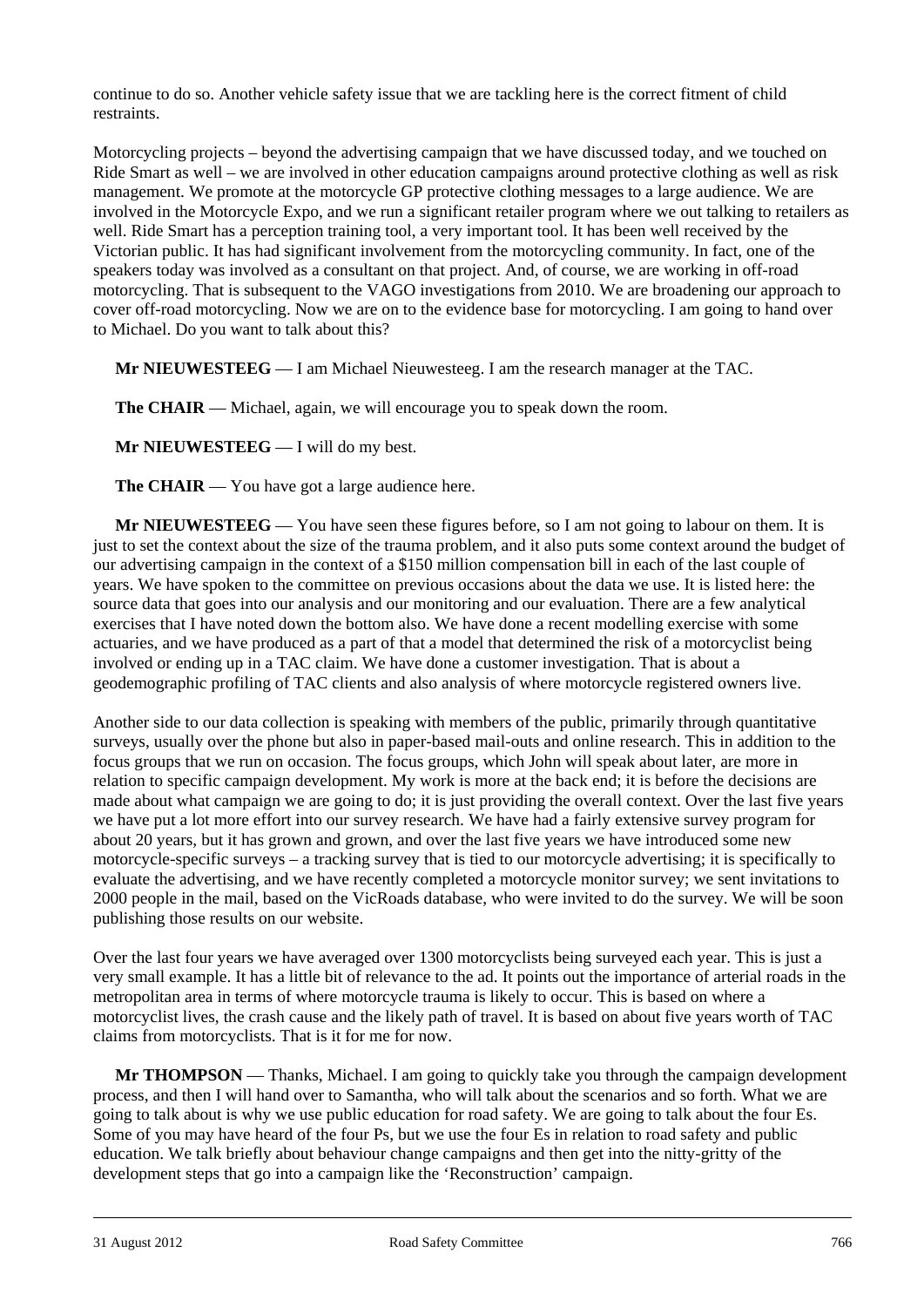Why use public education for road safety? We want to put the issue on the agenda, whether it is speeding, whether it is drink driving or mobile phone use or the potential purchase of safer vehicles or vehicle technology. We want to promote awareness to the Victorian public that these activities or these trauma events could occur to them. We want to give road users the tools and information required to help them make better decisions when they are using Victorian roads. Some other reasons in there as to sign posts, the introduction of new enforcement technologies – and if you cast your mind back, you can think of numerous ads and ad campaigns where we have promoted Victoria Police's innovation – and, of course, reinforce the perception of the risk of detection because we know that that is an effective tool.

What are the four Es? These are the four Es of road safety public education: education, enforcement and emotion – some people call it shock, but we call it emotion – but overall we want we engagement, and we continue to strive to be engaged with the audience as we are talking to them. Why do we use these messages? Well, enforcement messages to promote and support enforcement activity because we know we can increase the effectiveness of Victoria Police's activities through increased promotion around that. Educational campaigns like 'Slo-Mo' and like the 'Reconstruction' campaigns provide context for the issue and a rationale for changing a behaviour and a motive, helping us build the moral case to change behaviour – i.e. resonating with the Victorian community that could be there or someone they love.

Some of the common misconceptions about public education – this is from Barry Elliot, from two studies he has done in 1989 and 1992. He is probably well known to the committee; he is probably well quoted. Some of the misconceptions around public education – you just need to tell people and then they will get it and they will change their behaviour. It is wrong. It is not strong on its own. Advertising alone is critical to changing behaviour en masse – also wrong; we need to work hand in hand with the community, with our road safety partners and also with legislation and enforcement regimes. My favourite one – people are interested in our messages and about the need to change. A lot of people ignore them so we have got to find new and interesting ways to present the information, and motorcycle 'Reconstruction' is an example of trying to find those ways.

Some comments about behavioural change campaigns – the hardest to develop, and they are the hardest to develop because the return on investment for these campaigns takes a long time. We are talking about generational change. If you think about drink driving – the enforcement regimes around drink driving started 50 years, I understand, and, realistically, it is in the last 20 years that we have seen significant change in behaviour in relation to drink driving. So it takes quite a long time. Another couple of key points – behaviour change campaigns must be undertaken with the support of initiatives such as enforcement. We have talked about that enough already. Community support for the message is important. We need to get the community on side with our messages. We hear today about some segments of the community wanting to talk to us about that, and we are going to some results from our tracking with the motorcycle community which paints a slightly different picture. The basic public education steps  $-I$  will not go over them, but they are there. These are the steps that we take. We go through – it is furthermore enforced by our business planning processes and our governance procedures of the Transport Accident Commission, but these are the steps that we take. We will bring these to light through the example of the motorcycle 'Reconstruction' program.

This is the actual concept development process. You can see the stages. I will leave that for the committee to review. We are on now to 'Reconstruction' for motorcycles, so I will hand this over to Sam. Basically these are the key dates. You can see that it took about eight months to deliver this campaign with all the stages. It is not something that we pluck out of thin air and develop in a couple of weeks. It takes quite a long time, and there is quite a lot of consultation with a range of stakeholders in this process. I will hand over to Sam now to talk about this in more detail. Thanks, Sam.

l **Ms COCKFIELD** — Samantha Cockfield, manager, road safety, TAC. What I am going to take you through is quite a bit of information, but I think it is fairly important to understand the level of detail and, I suppose, the amount of consultation with the people we actually work with to make a TV advertisement and a whole campaign. To start with we look at an internal brief. This is where the information that Michael was talking about comes to hand. For this particular campaign we were looking at both fatalities and serious injuries. We knew that 49 motorcyclists had been fatally injured last year. We knew that speed was a major contributing factor to a proportion of those crashes. We know that this largely a male issue, as is road trauma more generally. The cost to the scheme – you have heard that this is a legislative responsibility for us to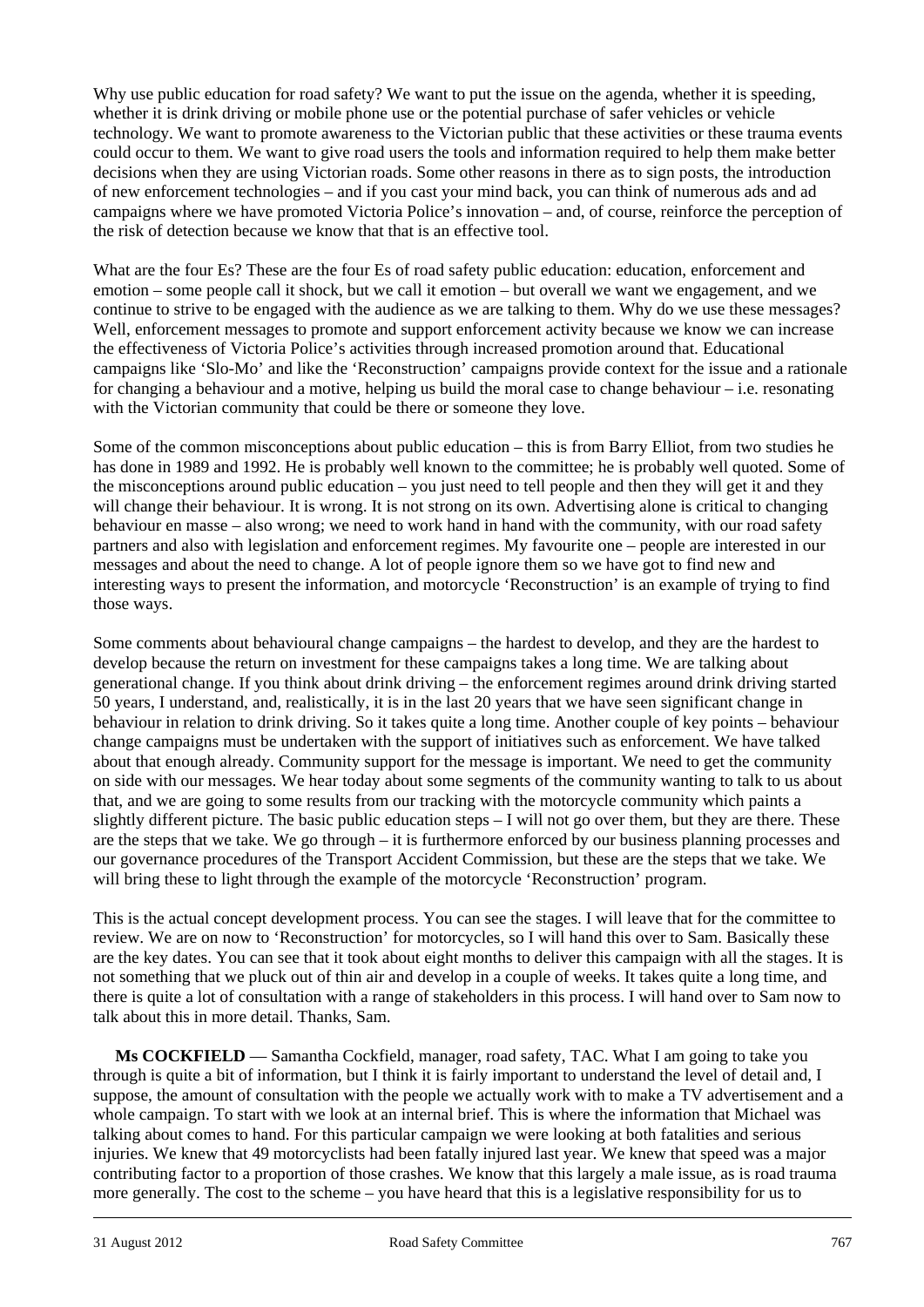reduce costs, so we do look at the cost to our actual scheme when planning a campaign. We also, I suppose, look more generally at what the problem is in relation to the number of registered vehicles and vehicles travelled in Victoria. We look for insights. This is still in the development of our initial internal brief at this stage. We are thinking – speeding, major issue, what do we know from our ongoing tracking? This is tracking over many years. We know, like all Victorians, there are a number of people self-reporting speeding; that riders actually acknowledge they do, some or all of the time, travel over the speed limit. We know that riders, like the rest of the community, believe that they could do this more often if they believe they will not get caught. We know that motorcyclists who report being caught for speeding are also significantly lower than we see in the general community. Those who tell us that they have actually been caught – the numbers are actually lower than for the general motorist community, who are primarily car drivers. We know that the perceived risk for riders of having an accident in a 50-to-60-kilometre zone – so lower speed zones – is greater than they believe their risk is in a 100-kilometre zone. That is information that we are bringing to the table in terms of developing a brief.

Based on all this information, we develop a brief for one of our advertising agencies. In doing this process in this particular ad we thought it was very important to actually talk to Peter Bellion and Victoria Police and also Peter's colleagues in other areas of police, particularly those dealing with data. We had some very specific aims, particularly to reduce the number of speed-related fatal accidents amongst riders and pillion passengers. We wanted to improve rider understanding and awareness that they can reduce their own risk and their risk of having a crash by travelling within the posted speed limited. We also wanted to educate riders that crash outcomes can be more serious where speed is involved. Just about the concepts – John has already spoken about the fact that we have had a number of speed campaigns over our 25-year history. Two of them have been standouts. Those two ads – one called 'Slo-Mo' and another 'Reconstruction', which Peter Bellion was involved in the making of; both targeting car drivers are highly successful; both are still used today in Victoria, across Australia and internationally – were considered good starting points to talk to the rider community about speed. Our agency actually suggested that we look at them, and we thought it was a reasonable approach. So those two concepts were adapted – and we are talking about narratives here; written scripts were adapted and tested with a target audience. You can see a bit more information down there about how well the original 'Reconstruction' performed when first aired back in March 2006. Knowing that the actual scripts performed reasonably well with riders and particularly the 'Reconstruction' script that we are already talking about today, we started looking more thoroughly at the data and also started thinking about the crash scenario that we were going to depict. Again, we went to police data, but this time we had our own internal analysis. Some of Michael's team went through every single fatality file, looking at exactly what the circumstances were for 224 crashes that occurred in the five years to 2011. We are actually looking at the sketches and the descriptions, really looking for the detail of what was happening in those crashes. I suppose where we got to was that a turning vehicle was a very likely scenario in terms of what we wanted to predict. About 21 per cent of the collisions we looked at actually involved a turning vehicle. Of that 21 per cent, 80 per cent, 39 cases, it was the scenario – we ended up with 15 which was a car or truck turning with the motorcycle travelling straight through; in 5 of those excessive speed was a known factor. Of those we looked at, 14 cases actually occurred in a 60-kilometre zone.

In terms of the exact scenario, once we got to this stage we worked a little more with Peter Bellion and his team at the Major Collision Investigation Group. We also did do some work with Monash University Accident Research Centre and got a report from it to better understand what some of the scenarios and what the research and international literature might say about these types of crashes. I think now is probably a good time to let Peter have a chat to us about the scenario and his work with us.

l Det. Acting Sr Sgt — Detective Acting Senior Sergeant Peter Bellion, Victoria Police, Major Collisions Investigation Group. Around about August last year the TAC came to me in regard to this advertisement. The initial script was in regard to a car and a motorcycle incident, similar to what is being portrayed in the advertisement. The initial speeds that were put up for the motorbike at that stage were about 75 kilometres per hour. After that initial meeting I ran some physics on that crash. We had a subsequent meeting, which was after that information being gathered through market research to motorcycle riders. As a result of that research it came back that the motorcycle fraternity agreed that they may be speeding but they didn't recognise he was actually travelling as fast as 75 kilometres per hour in a 60-kilometre zone. As a result of that I was asked to re-look at the script in regard to what would be the situation if the motorcycle speed was 68 kilometres per hour. As a result of that, I looked at stopping sight distance information for the two different speeds –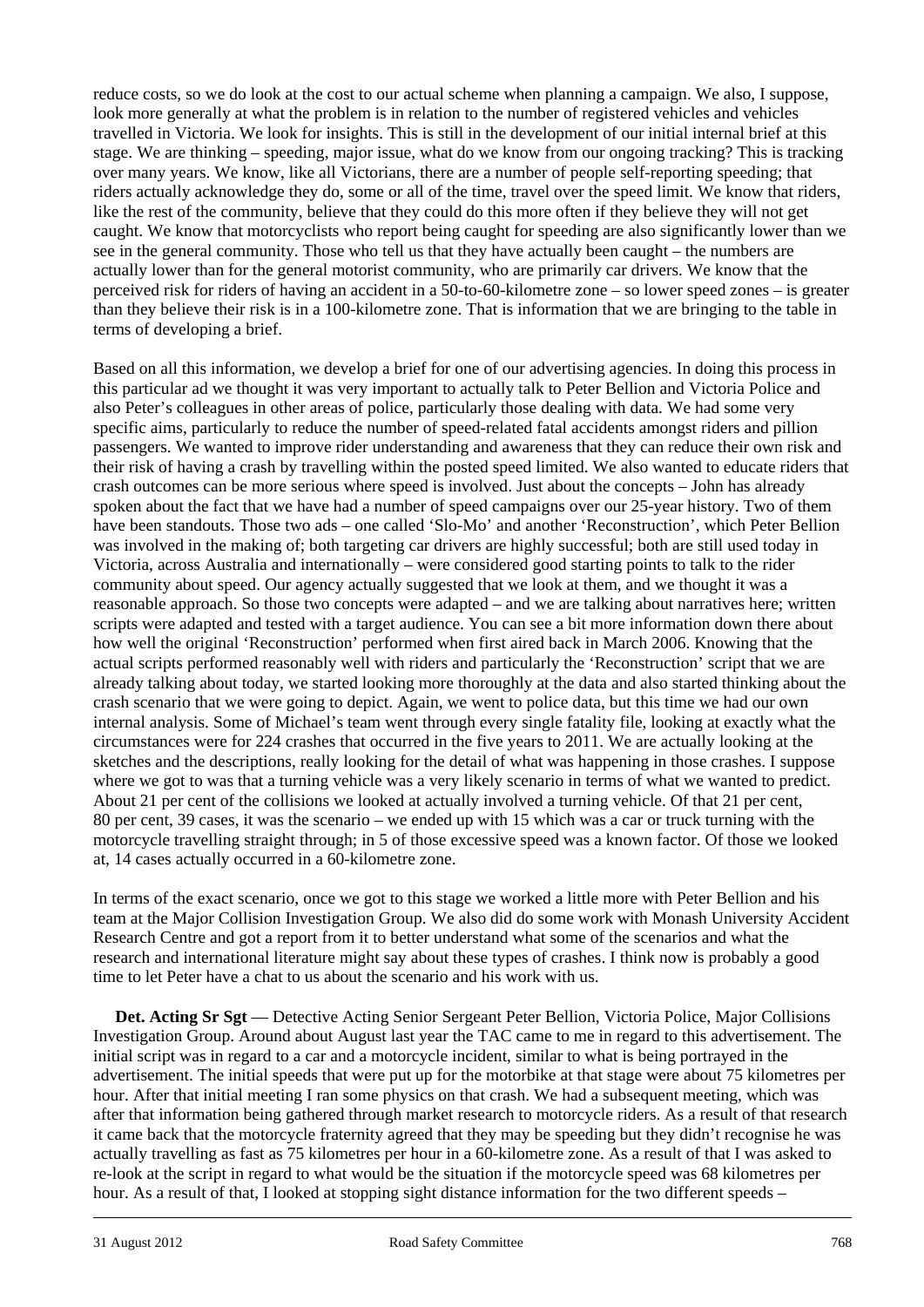68 kilometres per hour compared to 60 kilometres per hour. Effectively, in any reconstruction that we do for a criminal prosecution or for an inquest brief we would look at typical perception and reaction responses based on research, which is 85 per cent of drivers would perceive and react in 1½ seconds or less, if they are not affected by any alcohol or drugs or fatigue, for example. That figure was used for the perception and reaction response time.

In terms of braking distances calculated, a braking deceleration level of 0.7g was used. The reason behind that figure being used was – from the experience of attending fatal crashes of this type scenario, where typically the motorcycle has ploughed either into the middle of the turning car or the front of the turning car or the back of the turning car, depending on the relative speeds and time and distance relationships – the evidence that has led up to that scene was typically there was a straight wheel skid mark, observation of the motorbike involved would be that there would be a flat spot on the rear tyre, indicating that there had been skidding from the rear wheel, and we also had evidence typically of the front tyre having evidence of build up of heat transfer around its circumference, which would indicate there has been a fair bit of front braking input. In those situations we had actually gone out and done instrumented brake testing for the various cases in the past, where we would put Vericom brake test computers on motorcycles and had our special solo riders do emergency braking experiments at the various crash sites we were investigating. As a result of those tests in that type of scenario, we found that the deceleration rates of the motorcycle on a dry bituminous road surface was somewhere between 0.7g through to 0.8g. We used the 0.7g because it is possible that it could have been as low as that.

In some instances, obviously if a rider is very well trained and has the opportunity to do emergency braking day in, day out, yes, they can decelerate at a higher rate, but the reality of the fatal crashes and the serious injury crashes that I go to is that that does not happen from the evidence on the road, hence the deceleration rates that we used in the ad. Ultimately, the time and distance relationships were looked at for the turning scenario and the comparison between the initial start speeds and what the end result was, and basically the difference was that, at the end of the day, a 68 initial speed, looking at the perception-reaction response and braking distances, ultimately led to an impact speed of about 30 kilometres per hour, compared to a situation where the collision could be avoided. The ultimate thing that comes into it – from my civil engineering background – in terms of these intersection crashes, whether it be a car versus car, car versus motorcycle, car pulling out and getting hit by a truck, is the critical aspect in the intersection crash is to look at the site triangle and look at what is called stopping sight distance. Stopping sight distance is the total distance required for a driver to first see something, then react to that situation and then brake the vehicle to stop to avoid it or slow down sufficiently to allow the vehicle to get around. There are guidelines that cover those stopping sight distances for different speed zones. One of the things that was put up this morning – what if the bike was doing 68 kilometres per hour in a 70-kilometre zone. In a 70-kilometre zone you have actually got a larger amount of stopping sight distance than you have in a 60 zone compared to a 50 zone. The critical thing is what speed you are actually travelling at in that speed zone. Then, if you are doing the right thing, you have got the stopping sight distance built into road environment that allows you to avoid the hazard if you are doing the right thing, if you are travelling at the speed limit or less. The other problem obviously with crashes is if you got perception and reaction delays. That is where people are either affected by alcohol, affected by drugs or distracted or fatigued or doing something else inside the car. The critical cause of crashes, if it is not speed, is a thing that causes perception and reaction delays. This advertisement was basically – look at that key issue of what the difference would be if you just reduced the speed of your motorbike back to a lawful speed in terms of outcome and to educate the rider as to what can happen to them and why it is so important to travel within the posted speed limits in accordance with the road rules.

**Ms COCKFIELD** — I might take up from there. Having worked with Peter and Victoria Police on a more exact scenario, we took our 'Reconstruction' script into focus group research. This is the process we go through for all the TAC advertisements and campaigns. Four focus groups were conducted. The target audience – and I spoke before about males being a key focus for us – were 21-to-30-year-old males and 31-to-45-year-old males. All had a licence, either probationary or full licence, although the full licence was the majority of the group. All must have openly committed that they were commuting riders – i.e. rode twice a week. There were no scooter riders recruited for the groups. Their residential addresses were from a mix of inner suburban and outer fringe suburbs. They represented both blue collar and white collar occupations and lifestyles, and none were to be employed in the advertising/marketing industries, which is fairly common!

l The aim of doing this research was to evaluate two concepts – a 'Reconstruction' script and the 'Slo-Mo'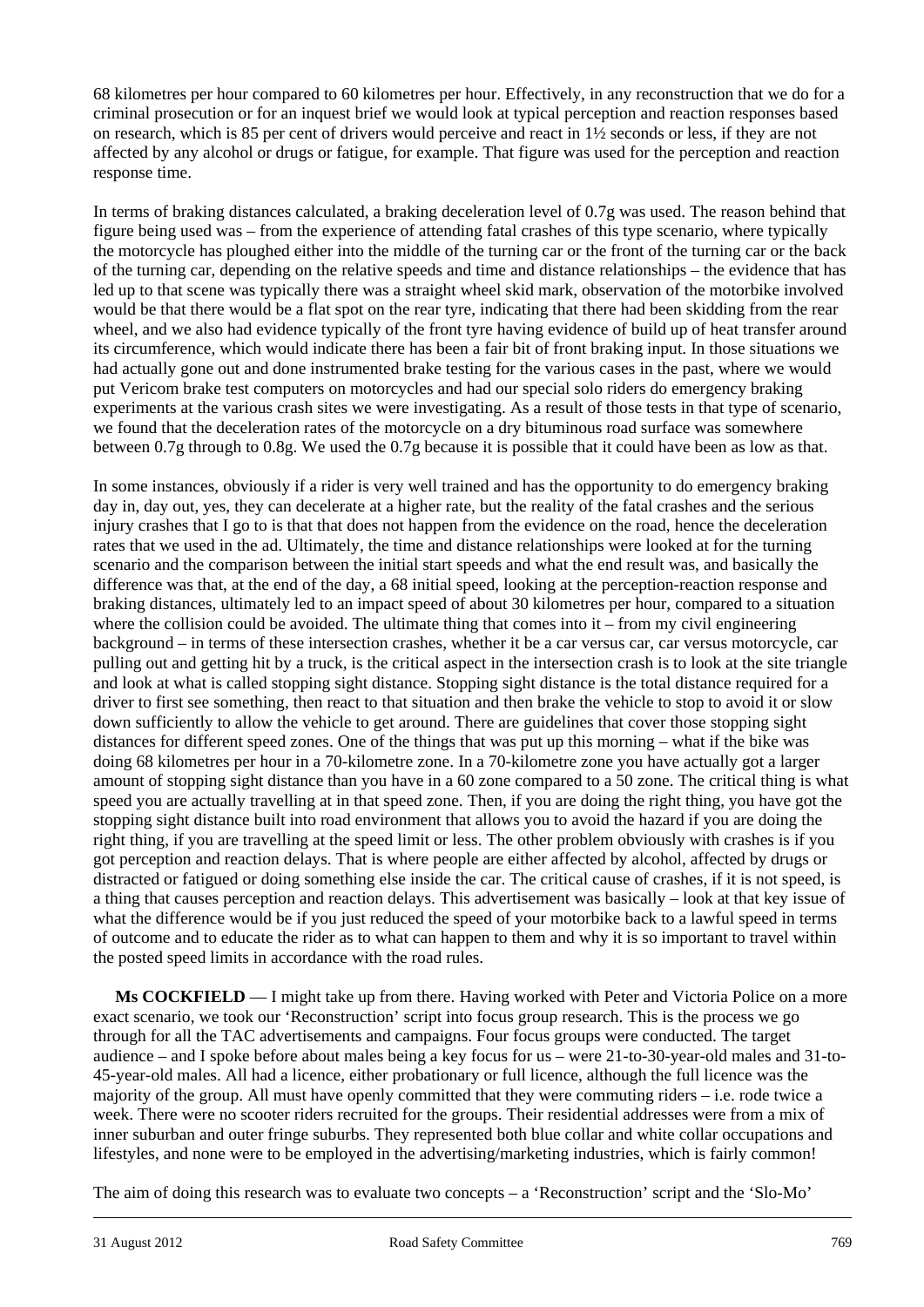script, which was still in the mix at this stage, and to understand how they communicated the key messages to riders and measure those concepts in terms of cut through, what their motivational appeal was to riders and, I suppose most importantly, personal relevance – and that is, could this be me in this scenario? The specific objectives we wanted to meet in our undertaking the focus group testing was we wanted to have a broad understanding of the riding behaviour of respondents so that their subsequent comments could be put into some context. Most often we do that by actually having written responses as soon as somebody has seen or heard a concept. We then have discussion after they have actually had their written responses recorded. We recorded these responses in relation to their spontaneous reaction – so what was their first reaction to the ad, what was their main message take out, what sort of thoughts and feelings did this ad evoke for them, what level of involvement and attention did they have to the ad, was it of personal relevance and was it likely to impact on their current speeding behaviour?

**The CHAIR** — Sam, one question I would like to ask is: how many motorcyclists on your focus group program had speeding infringements or were recidivist offenders?

**Ms COCKFIELD** — I do not know about recidivists having more than one speeding offence. My understanding was that speeding would have been part of the initial brief. Can we take that notice on —

The CHAIR — Question on notice.

**Ms COCKFIELD** — Question on notice, sorry, yes. John?

**Mr THOMPSON** — I do not believe we asked if they had a speeding fine in our recruitment. I do not believe that. Could someone confirm that? I absolutely can confirm that we did not ask if they were speeding drivers.

**The CHAIR** — And if there were none, a corollary of that would be that this group would appear to be the target of these commercials, and the question this raises: why not include them?

**Ms COCKFIELD** — It does not mean that there was nobody in the focus group who had had infringements. They were not excluded. It was a general representative group. I suppose it is reasonable to say that of any general representative there would have been a number of people who had had speeding infringement notices because a fair proportion of the community has had speeding infringement notices.

**Mr THOMPSON** — And sometimes, Chair, it is difficult to get people in your recruitment sense to admit that they break the law or have broken the law in the past because there is some element of embarrassment with that too, so it does present as a challenge sometimes when you are recruiting for things like that.

**Mr LANGUILLER** — And, through the Chair, a supplementary – did you at any stage consult or include off-road riders?

**Ms COCKFIELD** — No. This campaign was primarily targeting people who use suburban roads in and around Melbourne, particularly people who use them regularly, such as commuting riders. So the target group for this campaign was not off-road riders.

**The CHAIR** — Thank you. Please continue.

l **Ms COCKFIELD** — So we compared one concept with another, trying to ascertain the stronger of these two concepts, 'Slo-Mo' and 'Reconstruction', in terms of communicating how speed impacts on crash risk and injury severity – that is, both in terms of having a crash and in terms of injury outcome – explaining the effect speed has on braking distance and reaction time, reinforcing the need to comply with speed limits. Groups were shown, given we had them, existing TVCs developed for car drivers on which these two scripts were developed, and each group was actually provided with a recorded narrative, basically an auditory device. After listening to each narrative twice, as I said, we asked respondents to provide a written response, and then we asked a range of questions in a discussion group-type forum, a facilitated forum. They are the sorts of questions we have asked. In terms of reactions to the bike 'Reconstruction' concept, an initial reaction was one of shock and was seen very much as hard-hitting and hitting home. The concept and the scenario were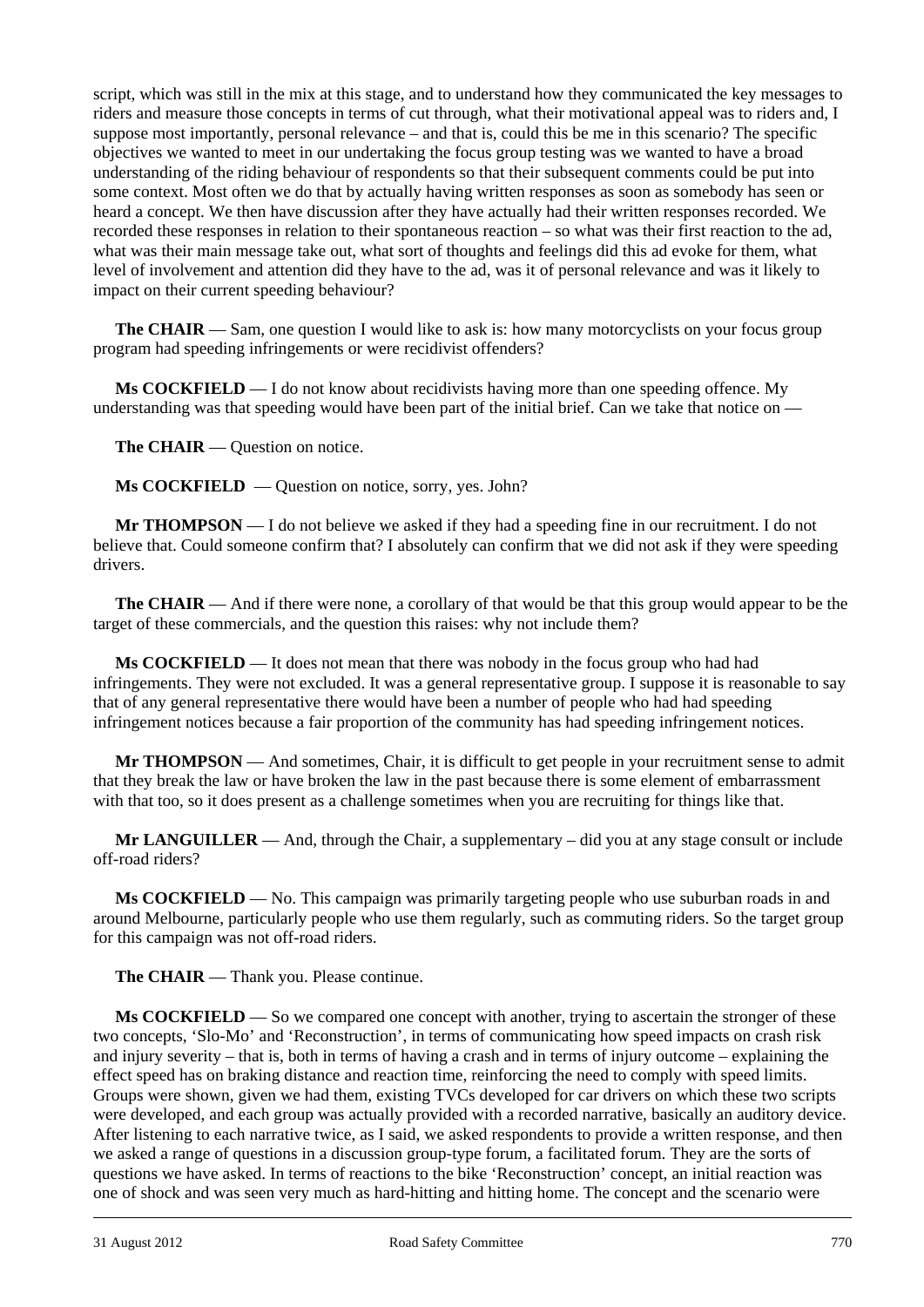seen as realistic. The fact that the rider broke his neck and died was particularly impactful with those groups. The central message, very importantly for us, was stay within the speed limit and that small change in speed and differences in speed can make a difference. The types of comments that were recorded were, 'You would never think that 8 kilometres an hour could make that much difference'. The message is: 'If you speed, you're dead; it's clear'.

The riders recognised that the concept emphasised bringing responsibility back to motorcycle riders and instilling in them the fact that they do have some control out of outcomes in terms of what happens on the road. The riders felt that the concept would capture their imagination, primarily because of the graphic imagery, and it was thought that the messages were clear and important and that the visuals would really draw people in. To be honest, the quote we have got here is something we hear quite often – 'You really need to shock people to really show people the reality to get them to take notice'.

**The CHAIR** — Samantha, Mr Languiller has a question.

**Ms COCKFIELD** — Yes. Sure.

**Mr LANGUILLER** — Samantha, I noted with interest you said that the construction of the ad – the commentary was it needed to be realistic. It related to the construction of an ad around a 60-kilometre zone – correct?

**Ms COCKFIELD** — Yes.

**Mr LANGUILLER** — And there was an 8-kilometre excessive legal speed?

**Ms COCKFIELD** — Yes.

**Mr LANGUILLER** — As distinct from inappropriate speed – the circumstances of the day; if it rains, the rider might well be doing 60 kilometres; it's legal but it's inappropriate, it is not safe. Correct? Would you agree with that?

**Ms COCKFIELD** — Yes. This ad was actually about speeding.

**Mr LANGUILLER** — Okay. Are you able to disclose where it is that you actually did that film, that footage?

**Ms COCKFIELD** — I do not think we have got any issue with that.

**Mr THOMPSON** — No. The street we used was in Huntingdale. The name of the street was —

**Mr LANGUILLER** — And you relate it to a 60-kilometre road; that was the purpose of it?

**Mr THOMPSON** — Yes. That is correct.

**Mr LANGUILLER** — Are you able to confirm that you actually filmed in a 60-kilometre street zone?

**Mr THOMPSON** — I will take that on notice.

**Ms COCKFIELD** — I can answer that because we went through quite a process to identify the streets. The streets used were actually a 50-kilometre zone.

**Mr LANGUILLER** — A 50-kilometre zone?

**Ms COCKFIELD** — Yes.

l **Mr LANGUILLER** — But you are doing an ad for a 60-kilometre zone. Don't you think – you are talking about being realistic – don't you have to be bona fide about it?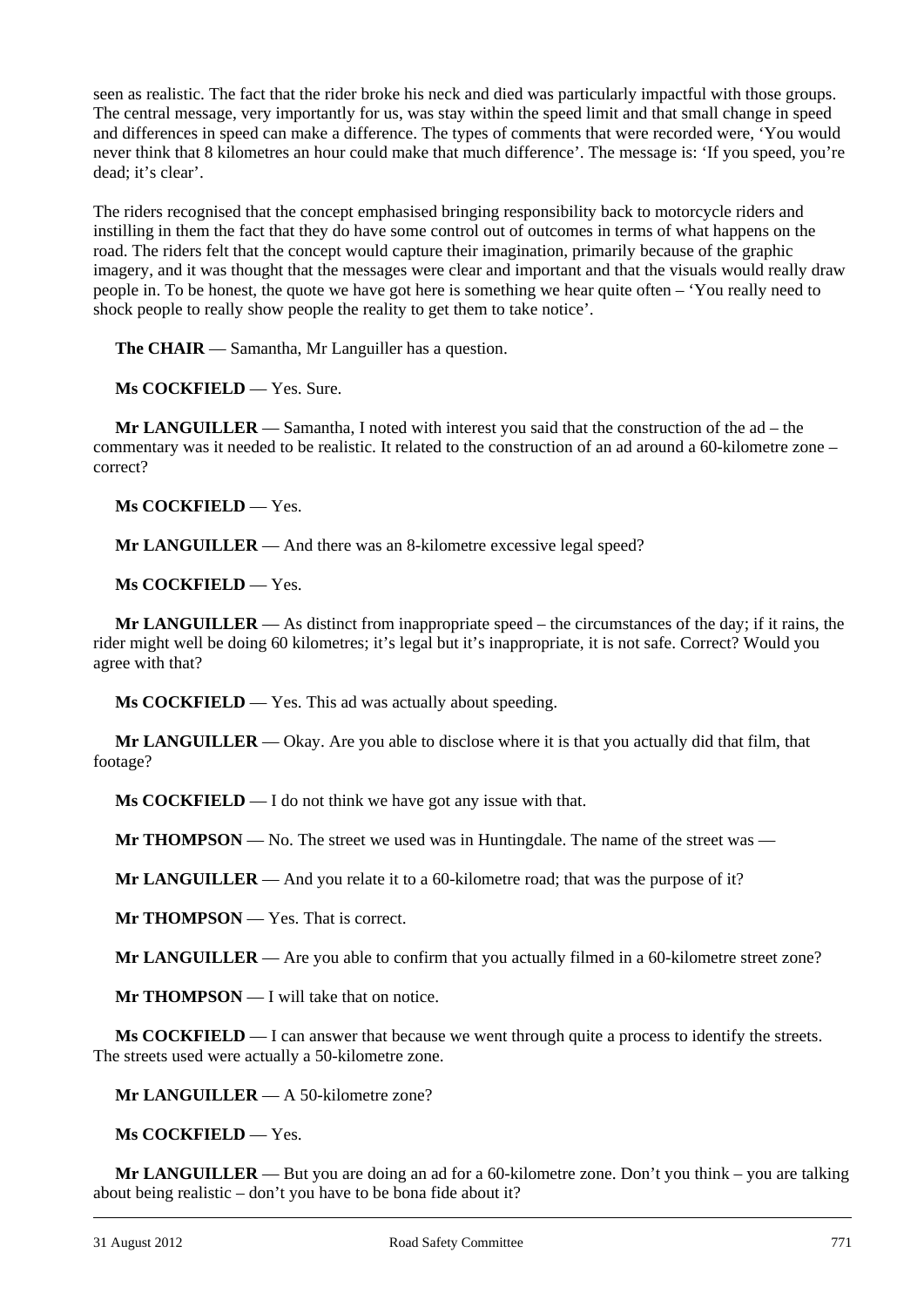**Ms COCKFIELD** — The location we wanted – we would have liked to have used a 60-kilometre zone; the reality of filming is that we have to find areas where we can close off roads safely. In this particular ad a number of locations were identified to make the ad, all of them considered representative of what could be a 60-kilometre zone or could be made to look like 60-kilometre zone. A number of them were in this local government area. Our scouting company works quite often with local government areas. They work with this local government area. This was the only area that we could actually use at this time. It ticked a lot of boxes for us in terms of a semi-industrial area, the sort of area that mixed traffic could be in, where it could have been a truck and it could have been a passenger car. Certainly we went to a lot of effort to ensure that it was representative of a 60-kilometre zone, and it had previously been a 60-kilometre zone, prior to rezoning.

**The CHAIR** — Does that have any effect on the site triangles – the difference in road speeds and roads?

**Det. Acting Sr Sgt BELLION** — Essentially, prior to the default built-up area speed limit going from 60 back to 50 a number of years ago that road was a 60-kilometre speed zone and constructed in what would have been for 60-kilometre stopping sight distances.

**Mr ELSBURY** — Just in relation then to the utility that was actually parked in the field of vision, would that utility have been parked as part of a 50-kilometre speed zone or a 60-kilometre speed zone, because I would imagine that at 60 kilometres that utility probably was in the wrong spot?

**Det. Acting Sr Sgt BELLION** — I do not know if we had control over the parking of the utility for the ad, but in terms of locations of signage relative to an intersection, that signage would be dependent on what the speed zone was currently. So for a 60-kilometre zone you would normally find that the no standing sign would be further away from the intersection; for 50 it might be more —

**Mr ELSBURY** — So, considering the road was 50 at the time of filming, he has parked perfectly legally in an area where it is a 50-kilometre speed zone, where he would have had to come further down the road anyway; he probably would not be able to park there anyway. There were two driveways, and there would have been a much larger field of vision.

**Det. Acting Sr Sgt BELLION** — For an advertisement, what you are saying is possible, yes.

**Mr ELSBURY** — Okay.

**Mr LANGUILLER** — Can I, through the Chair, just put to you a follow-up and with utmost respect. In advertising, in marketing, being upfront, being bona fide, being transparent is critical. Did it not concern you that you were actually filming in a 50-kilometre zone for an ad effectively targeting an audience, and you asked the people, you consulted them about their reaction for a 60-kilometre zone?

**Ms COCKFIELD** — We, in terms of filming any ad, have to put safety first. We have to be able to film in a location that can be locked down and ensure that everybody in that zone, in that area, is safe. That is exactly what we had to do in this scenario. John has had a long history in terms of making advertisements in other areas as well, so it may actually be better to comment on it generally in his field.

**Mr THOMPSON** — Just in relation to the question about the sight distance from the vehicle. If the committee is comfortable, if we could take that away and speak with the production company, because there will be a record of the distance from the intersection to where the vehicle was parked. We could check that information and bring that back to the committee to confirm any of those concerns. One of the things that we try in the development of our campaigns is to make them as realistic as possible. In the situation where we are filming, as Samantha has explained, we have to work with the constraints of permits to ensure that we do this safely. So we have to be able to get roads that we can close down. In this particular case, where we were involving two stunt drivers and vehicles colliding, we needed to have the road locked down. It is not possible all the time to get the perfect road, but in this particular scenario, as Sam has explained, we have addressed and dressed the road to reflect a 60-kilometre zone.

**Mr LANGUILLER** — So you did look for a 60-kilometre street?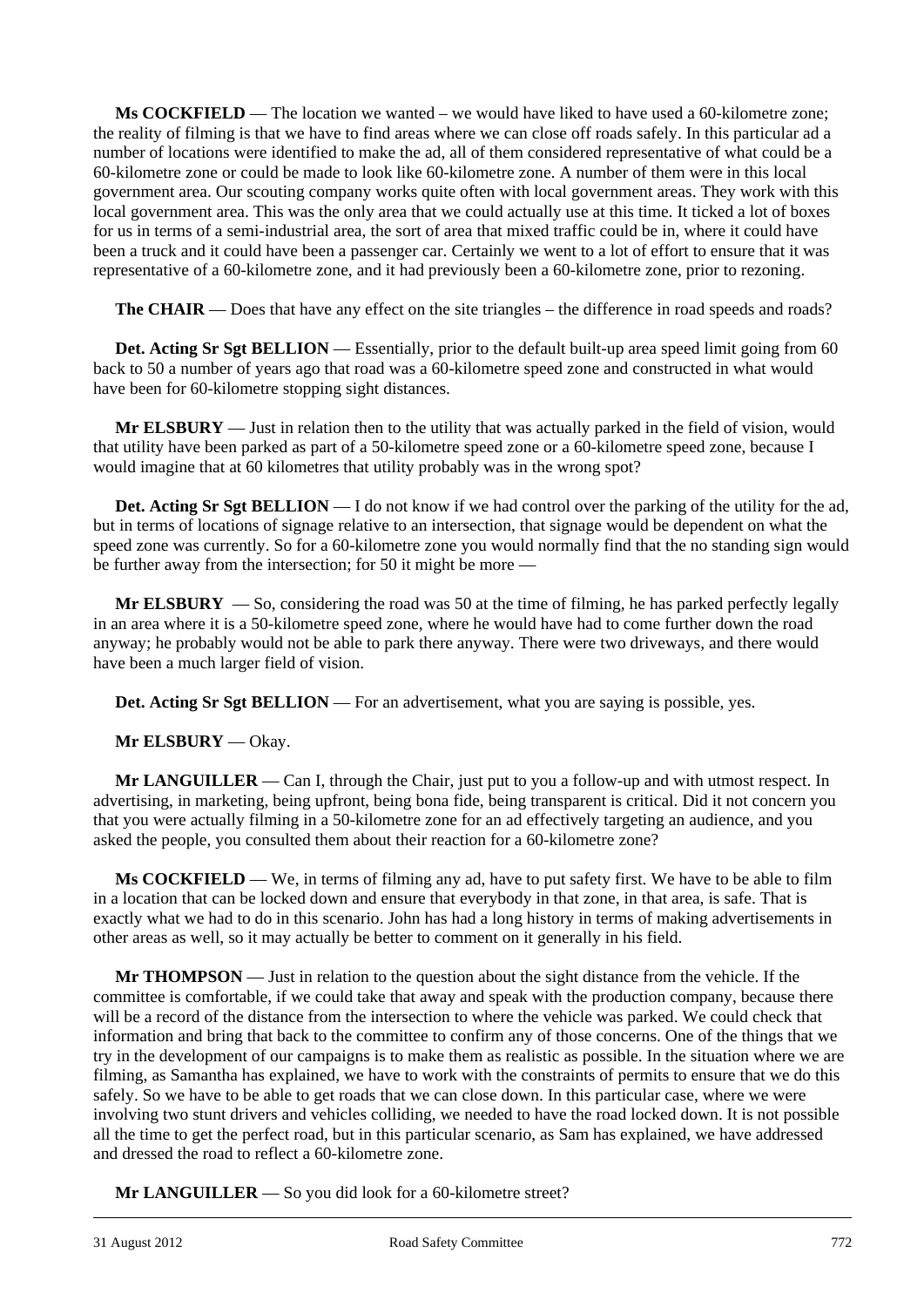**Mr THOMPSON** — Absolutely.

**Mr LANGUILLER** — And you could not get one?

**Mr THOMPSON** — We could not get one at the time. It is often difficult.

**Det. Acting Sr Sgt BELLION** — Through the Chair, in terms of the permits and that, that all has to be organised through the film and TV unit of the corporate media department of Victoria Police. So the members from there organise those permits for TAC in regard to what is a safe location to do the ad, and they are dictated by that.

**Mr THOMPSON** — Just to close off on the location of the utility, I am confident that it is parked within a 60-kilometre zone. The dressing of that site was in significant development stages all the way through, so I am confident it will be parked within the 60-kilometre environment.

**Mr PERERA** — Just through the Chair, did you explore the possibility of using 50 kilometres – this is about 'over' speeding. If it was a real 50-kilometre zone, what stopped you, rather than in the advertisement using 60 kilometres and 68 'over' speeding —

**Mr THOMPSON** — We considered a whole range of road environments and speed environments and particularly scenarios. We chose this one as the one that was most appropriate. As Peter mentioned, we talked about higher speeds being depicted, we consulted with the motorcycling community about that. They felt that was not reflective of their behaviour, that their behaviour was more in keeping with what we presented. We did discuss all sorts of speed limits, and we also looked at the data of where the accidents and the trauma are occurring. We felt that this was most appropriate. If you remember a slide that Samantha showed earlier that showed that 14 of the 39 accidents or fatalities occurred in a 60-kilometre zone, so we were trying to reflect the common-type accident. In our environment we feel we are in the zone of where we should be talking in relation to motorcycle safety.

Det. Acting Sr Sgt BELLION — Perhaps if I could add to that, through the Chair, in terms of speed zoning and crash rates, the two speed zones that are overrepresented in fatalities around the state of Victoria are your 60-kilometre-per-hour metropolitan speed limit and your 100-kilometre-per-hour rural speed limit. Effectively, between those two speed zones it accounts for about two-thirds of road trauma in this state, roughly 19 per cent in the 60-kilometre environment and 45 per cent in a 100-kilometre environment.

**The CHAIR** — Peter, just in relation to that particular issue, in terms of the attribution of fault in relation to speed, would there be evidence to suggest that speed and fault on behalf of the motorcyclist is of a higher proportion in terms of accident causation in country areas and motorist error is of the higher proportion in urban settings?

**Det. Acting Sr Sgt BELLION** — If you go back to the fatal study that we did in 2002–03, it was about 20 per cent of the fatalities occurred in the urban environment at an intersection, similar to the scenario depicted in the ad. In those situations obviously the speeds were less, the average speed of the at-fault rider was less compared to the speeds in the rural environment, which were obviously greater, and the average speed of the at-fault rider in that situation was higher. Most of the rural environment ones tended to be loss-ofcontrol events on left-hand curves. It was about 20 per cent in that urban environment in the metropolitan area.

**The CHAIR** — Just referring to that report, I just note among the 11 riders who were not at fault, 10 individuals, 91 per cent, were not speeding at the time leading up to the collision, and a similar number tested negative to the presence of a psychoactive agent.

**Det. Acting Sr Sgt BELLION** — That is correct, in that fatal study back in 2002–03.

l **The CHAIR** — Yes. Albeit it is of a smaller sample of riders, so to speaker, so it may be difficult to draw strong conclusions, but my proposition that I might put is whether the advertisement focuses upon the speed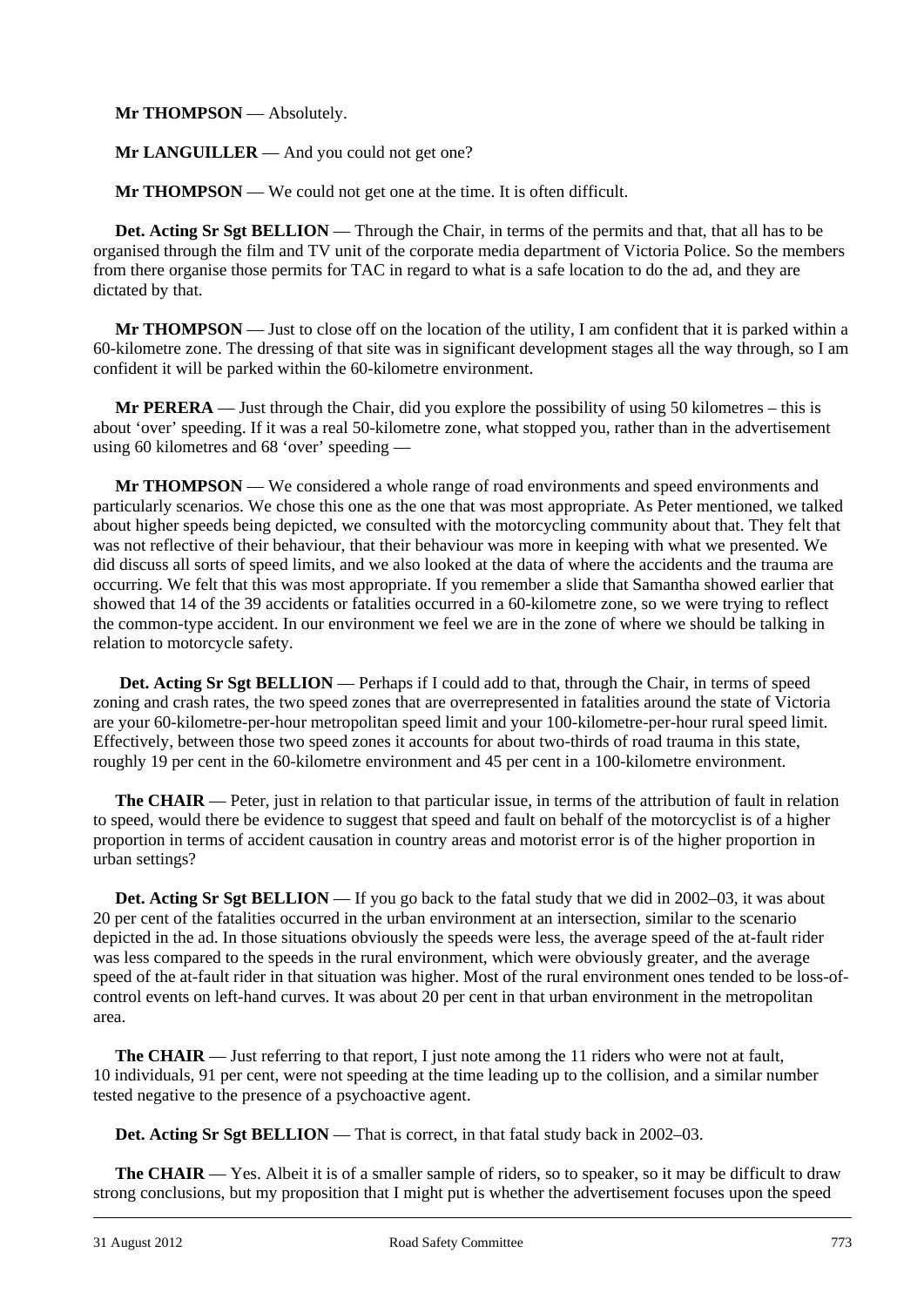of the motorcyclist in this particular commercial, where some of the evidence from the earlier study might suggest that it was not the motorcyclist who was at fault in terms of the cause of the accident.

**Det. Acting Sr Sgt BELLION** — That is correct. There are obviously cases that come across my desk throughout the year where speed is a factor on the motorbike. Just in regard to failing-to-give-way scenarios – we have just talked about that briefly – reference material in regard to whether a charge of failing to give way in a scenario is similar to what is portrayed in the ad would obviously depend on a number of factors in a reallife scenario. One thing that is depicted in the ad scenario is that the motorcycle is out of the line of sight of the car driver as the car starts to move off from the stop line control. The simple message of the ad is to encourage motorcyclists to slow down in the urban environment for their own safety. Obviously I am aware of the SMIDSY issues, the 'Sorry, mate, I didn't see', because when you speak to car drivers in these situations that is the common response – 'Sorry, I didn't see them'. Then you start looking into the factors involved. In a real-life scenario evidence would be obtained from an analysis of the physical evidence that is located at the crash scene as well as evidence from the parties involved. Invariably, the motorcyclist is not able to tell you anything because of the extent of the injuries or that he has succumbed to his injuries. It is not a pleasant day for us having to be there and going to tell his relatives or her relatives what has happened. We will look at witness testimony. We will look at – there might be CCTV footage around. After, obviously, all that investigation you prepare a brief of evidence for the coroner or for the courts. In terms of looking at prosecution, you have got to look at case law decisions and what is available to us. We have got various texts that we look at. We have got Word documents that have been supplied from our road policing investigation course, and that case law is looked at in terms of whether you make a prosecution for a charge of failure to give way or not. In some instances – for example, in the case of R v De Montero; that was a case where a motorcycle was travelling at excessively high speeds and killed a passenger in a turning car. In that situation it went through the higher courts, up to the County Court level, in regard to culpable driving causing death and dangerous driving causing death offences. So there is a whole realm of possibilities for these situations of a motorbike and a turning car, and it depends on the actual data from that specific crash.

**Mr CHAIR** — Yes. One further question – in the context of the commercial that we have been analysing today, would you have recommended a prosecution brief for the driver of the motor vehicle to be charged for failing to give way?

**Det. Acting Sr Sgt BELLION** — Certainly you would put in a brief in regard to that charge, failing to give way. Then the ultimate decision would be on, given it is a fatality, the officer in charge of the major collision investigation group to decide whether that prosecution should be launched or not. He may then take the advice from somebody from the Director of Public Prosecutions, some legal advice in regard to that, to see whether that would go ahead or not. So there are a number of avenues. You might speak to the people at the road policing investigators course; look up the text in regard to – for example, the Lombard, Marquis and Walsh-Buckley text; we have got one which is titled *Motor and Traffic Law Victoria*, and look at the case law decisions in there to see whether you are likely to be successful or not. One of the things that we have to look at in terms of whether you are going to be successful or not is, if you are not, in this day and age, if you lose a case at court, those costs come back onto Victoria Police. They are all factors that have to be looked at in terms of whether you prosecute or not prosecute.

**Mr CHAIR** — Yes. But just coming back to the facts of the case – a motorist failed to give way to the right. The 'Reconstruction' focuses more or less exclusively on the rider approaching speed —

**Det. Acting Sr Sgt BELLION** — If it can be established that the motorcycle was out of the line of sight of the car driver when they made their decision to go, it would be unlikely.

#### **Mr CHAIR** — Right.

l **Ms COCKFIELD** — Okay. I will try and move fairly quickly. I am continuing on talking about what actually came out of the concept testing. We have established that the key messages that came out were in line with people understanding that they needed to slow down and speeding was an issue for them in terms of crash risk and in terms of injury outcome. First here we are being quite honest about what comes out of focus testing. We are actually letting you know that not everything is positive but also the sorts of areas we explore. This issue, that the TAC and holistically the road safety fraternity is anti-bike, we are aware of. It was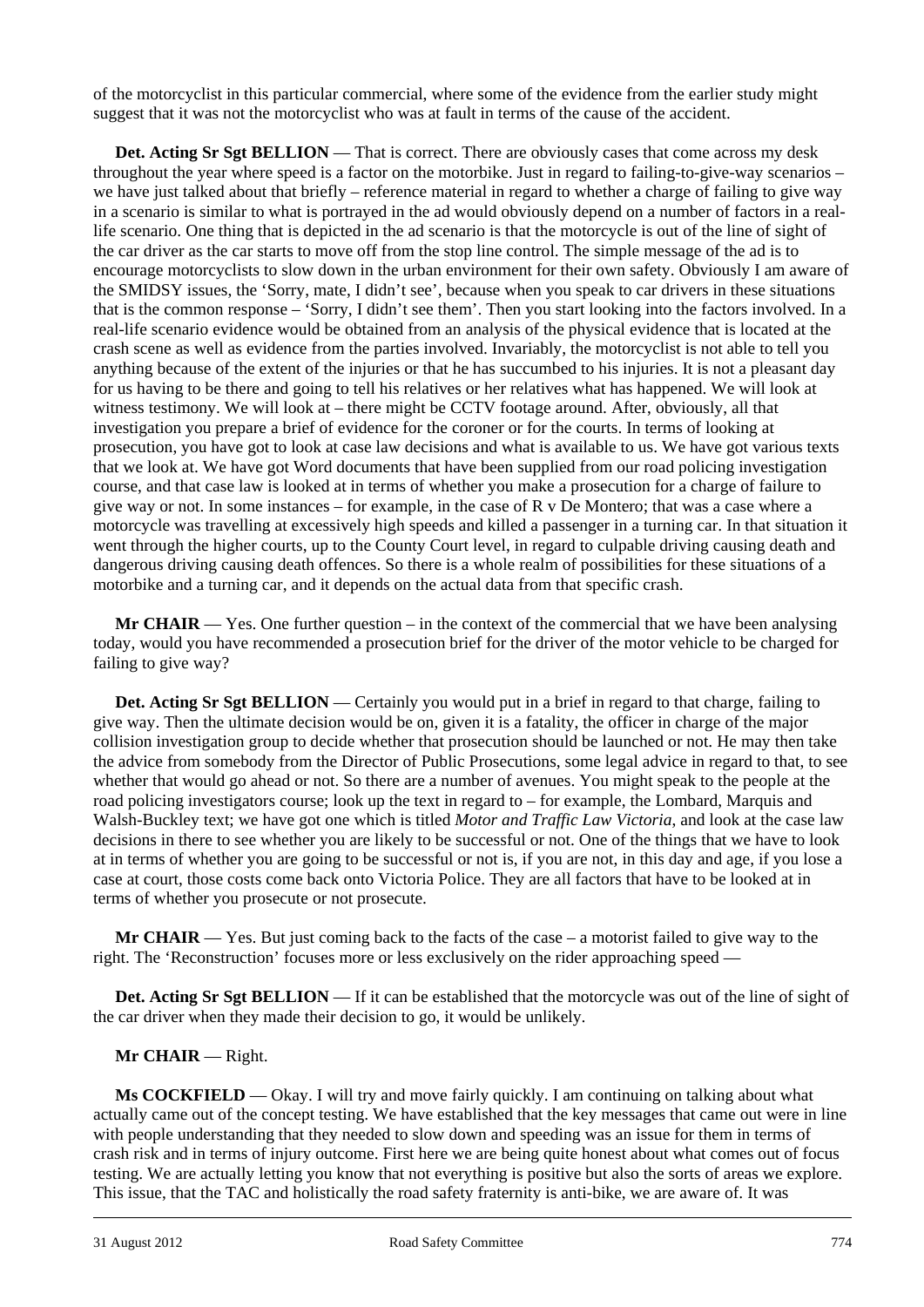explored quite explicitly in the development of these concepts. Despite the protest that, yes, in these scenarios it is always the driver who is at fault, they did not see the ad as an anti-bike ad. There was a broad acceptance that a TVC needed to focus on motorcycle riders' behaviours. These last two dot points are what our agency, the market research agency – these are sort of quotes of what they said, which was that riders will always criticise the drivers in these scenarios, but at the same time they acknowledge and fully understand that the rider is the one who comes off second best in a collision. It does not really matter who is at fault, in the end we are the ones who are dead. Their summary was that, begrudgingly, they support the TAC initiative and that they hope the final campaign is successful in making both riders and drivers more aware of the issue.

On the basis of all the information we gained there we actually went off and made the ad. Before we finalise any ad we put it into what is called offline testing. So I suppose we would say the ad is about 90 per cent finished here – particularly the finessing, the niceties of the ad have not been put in – but we put it in to make sure that we are going in the right direction before it goes out to market. Again, the same focus groups, the same targets were used, and the criteria for those groups remained identical to the initial groups; they were not the same people. Consensus from the group's discussion was that riders need, for safety reasons, to move on from the blame game and to take more personal responsibility for their actions and, again, regardless of who is at fault, that riders can come out of any incident worse than a motorist. We actually did two lots of offline testing, partially because some of the things like indicators could not be clearly seen in the first offline, so we strengthened some of the issues that we found. Most of them were sort of technicalities, so we put it into a second round of testing. This is from the first round – the initial reactions by younger riders, the younger focus group, were not strong. They exhibited a belief of being victimised and attacking motorists, blaming them for whatever goes wrong – i.e. it is the motorist's fault. Older riders in these groups seem to have developed a greater sense of maturity and were more inclined to acknowledge that blaming others is wasted. However, we talked about written questionnaires being undertaken at the start of every focus group, and 90 per cent were agreeing that they needed to rethink their speed. Younger riders certainly took out the message that less speed equals less trauma for them. In the group discussion we see that all the messages around slowing down are taken out.

A second round of market research – this time with a slightly more finessed ad addressing some of the issues around not being able to see indicators et cetera. These are some of the further comments and, I suppose, a slightly clearer take-out, acknowledging that the physics side makes you think about it a bit harder.

**The CHAIR** — We might adjourn proceedings.

#### **Short adjournment**

#### **Resumed.**

**Ms COCKFIELD** — I think, again, the key take-outs were fairly positive from our point of view – that they were interested in the physics; that showing it from the motorcyclist's point of view was very important – it is a less direct message – but the riders who are actually in these groups did believe that it was telling drivers to look out for them as well; they believed it was aimed at all road users, not just themselves; they believed you could not argue with the ad, interestingly! When the question of fault was raised, the response was, 'Does it really matter? He died. That was the outcome'. This is the outcome we really wanted – 'It makes you think – the bike was a fair way back'; 'It shows that speed played a part', 'It shows we do have a role to play', 'It makes me feel guilty', 'It makes me admit that I did the wrong thing'. That is where we wanted to end up. We wanted the riders to believe that they had a role to play, that they could make a difference to an outcome in terms of their own level of risk of having a crash.

**The CHAIR** — Thank you.

 **Ms COCKFIELD** — Michael Nieuwesteeg will come up and talk a bit about the evaluation and monitoring of the campaign following its airing.

l **Mr NIEUWESTEEG** — Okay. The evaluation of our advertising is undertaken by a research company, Sweeney Research, which looks after our advertising tracking or advertising research for all of our advertising, including motorcycle advertising. For the sake of the motorcycle campaign, when you do a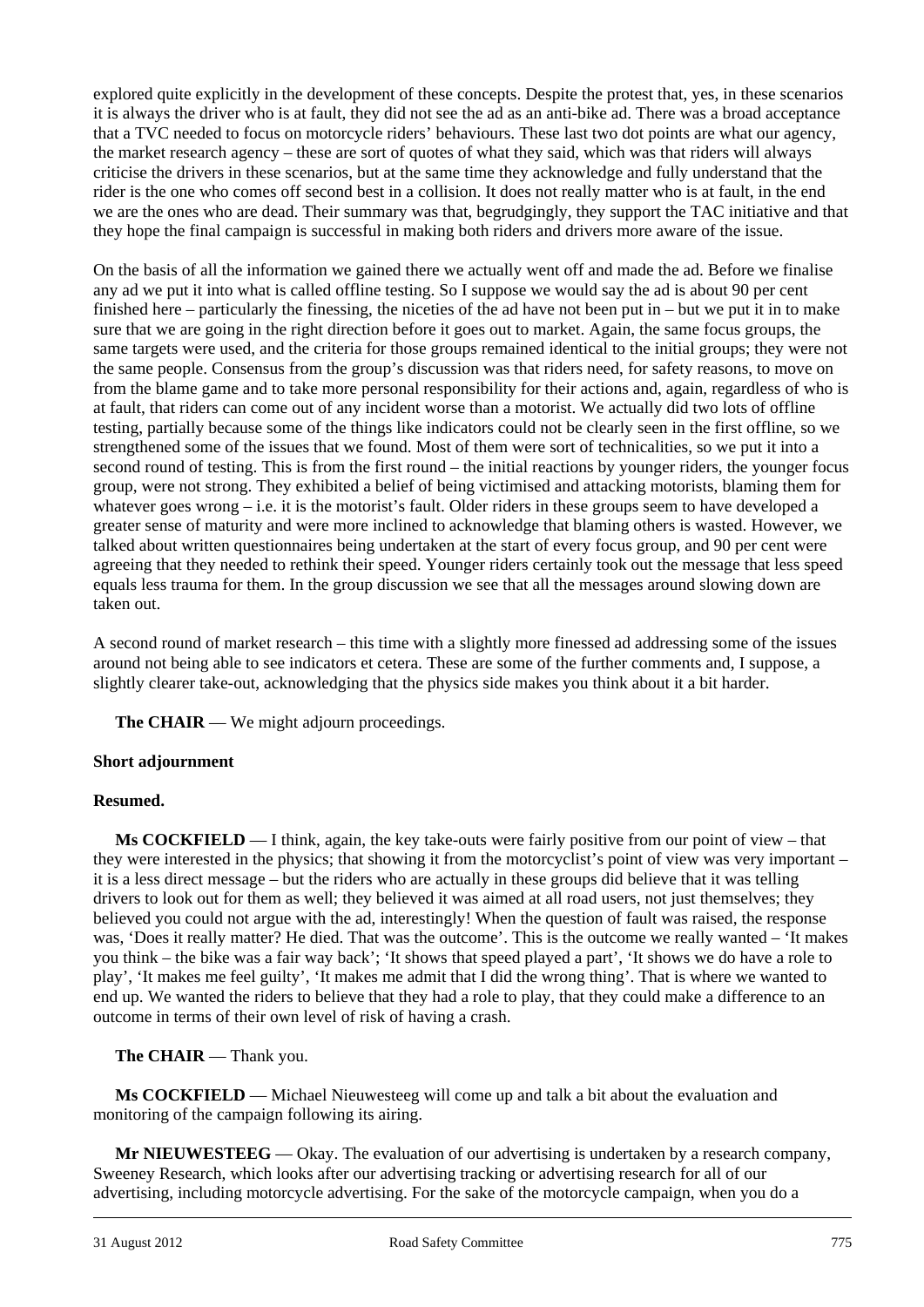general population survey you do not get sufficient numbers of motorcyclists to do an evaluation, so we had a separate survey. Two hundred and fifty-four surveys were contacted while the ad was being aired and for a week or two afterwards. These were active riders who we had recruited from the VicRoads database.

#### **Overheads shown.**

**Mr NIEUWESTEEG** — I will just take you through some slides that show the key findings. They are noted here in summary. I will just go through them one by one. They might be a bit hard to see actually so I will leave it there. The campaign achieved high levels of awareness – 89 per cent; that is the highest we have seen since we have had these kinds of surveys. So people saw the ad. These are motorcyclists actually. At the same time we were running this we were also running a survey with the general population where 86 per cent saw the ad. The recall levels are high across the board. All segments of the community appear to be seeing the ad. We asked people what is the main message of the ad, and overwhelmingly the main message is: 'Slow down, do not speed, speeding is dangerous' – 58 per cent. And then 12 per cent – 'You need to be careful when riding a motorcycle or scooter; think, be aware of conditions, be alert'.

Finally we asked, 'Is the ad talking to people like yourself?', so it is a measure of relevance. We got a result there of 74 per cent of motorcyclists who saw the ad saying that it was talking to people like themselves. That is high across all the segments, so there is no significant difference. Then we asked whether they talked about the ad with their family and friends. This is, to us, an important measure that gives us a sense of, not only what is relevant but 'Did you do something about it?'. Forty-seven per cent said they talked about the ad. That is a high result compared with our other advertising campaigns. When we looked at the drivers of the general motoring population, 30 per cent said they talked about the ad to others. There is a big difference there between males and females. The female motorcycles – 72 per cent talked about the ad to someone else; and 44 per cent of the male motorcyclists talked about the ad to someone else.

We asked why people think the ad is talking to them or not. The main mention for why it is talking to them is, 'It's talking to me, my age group', 'It applies to all riders, 'I can relate to it', 'I've been in that situation', 'Drivers don't see you on the bike', 'They don't look out for you', 'You are at risk when you ride a motorcycle'. Why viewers do not think the ad is talking to them – 26 per cent of motorcyclists who saw the ad said it is not talking to them. The main mention there is, 'I don't agree with advertising', 'I'm older now; I ride more safely', 'It should be aimed at vehicle drivers', 'Ads always show the rider is at fault – that is 11 per cent of the 26 per cent – then a whole lot of things like 'I don't speed; it doesn't apply to me', 'I don't ride on the road', 'I'm a safe rider'. Finally, perhaps the most important measure is – we asked, 'As a result of seeing the ad did you change your behaviour in any way?', and 24 per cent said yes, they did change their behaviour in some way. When we compare that to the general motoring population, 29 per cent of general motorists said they changed their behaviour. The main way they changed their behaviour was – this is the motorcyclists – 'More careful at all times': 63 per cent of the 24 per cent. The next most common mention was "Slow down" then "ride more carefully", and makes me think of the consequences of my actions'. I suppose that is evaluated as about as good as we could have hoped.

**Mr TILLEY** — Can I just ask you about that Sweeney sample of 254. Is the TAC prepared us with an exact detail of those questions that were asked? I appreciate what the outcomes are, but the exact questions and the way that the telephone poll interview was conducted.

**Mr NIEUWESTEEG** — I have a report to —

**Mr TILLEY** — No, not a report.

**Mr NIEUWESTEEG** — The report —

**Mr TILLEY** — No, hang on, the exact questions that were asked to that sample?

**Mr NIEUWESTEEG** — I am happy to provide them. I will do that on Monday.

**Mr TILLEY** — Okay. Terrific.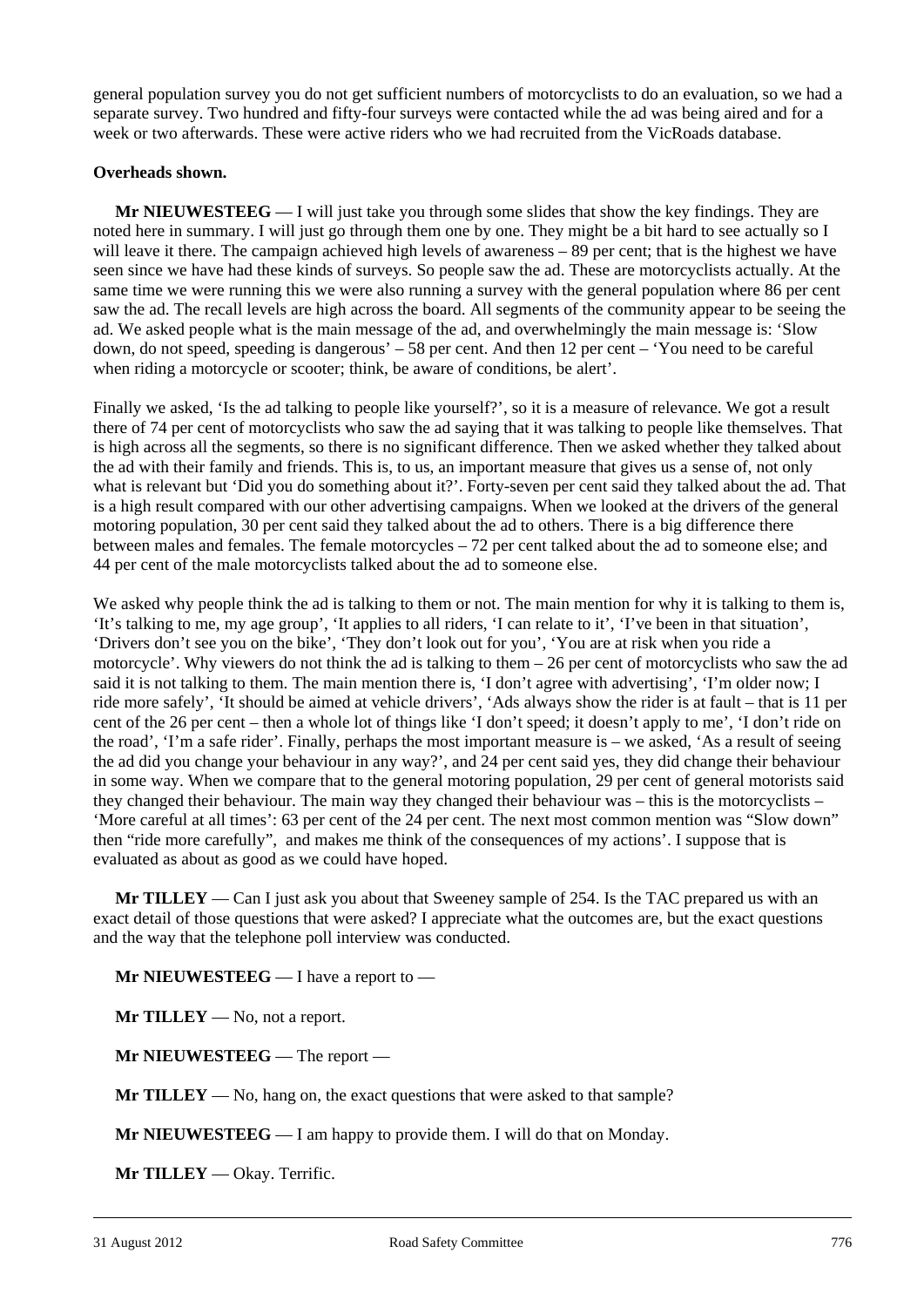**Mr THOMPSON** — Just on that, when we do publish the report, and we publish our reports specifically on motorcycling on our Spokes website, at the bottom of all the pages it actually lists the specific questions. So our tracking surveys and so forth that are on Spokes, which Michael mentioned earlier – and you can see actually in the slides there; you can see the questions at the bottom. The report incorporates the questions that will be made publicly available.

**Mr TILLEY** — Are you able to tell us – when the telephone poll was conducted was it a choice between 1 and 5 or 1 and 10? How do you rate this? Was it conducted in that fashion?

**Mr NIEUWESTEEG** — No, not for these questions. There are some questions where we might use that kind of a scale but not in this case.

**Mr TILLEY** — All right.

**Mr THOMPSON** — That concludes our presentation. We have a number of TAC motorcycling campaigns at the end of the presentation, but we will leave that for the committee's information. I am happy to answer questions.

**The CHAIR** — Thanks very much, John. Yes, we have got a number of questions that we will work our way through. Commencing – the TAC is renowned for his advertising campaigns. However, the committee has been told that overwhelmingly motorcyclists dislike the focus on speed that is apparent in most of your recent advertising campaigns. How do you reconcile the views of these motorcyclists with those in the broader community?

**Mr THOMPSON** — I mentioned earlier that there were 59 campaigns that the TAC has run in 25 years on speeding, and this was the very first that we had focused on directly talking to motorcyclists. I was not around 25 years ago or 20 years ago when the very first speeding campaigns were released, but I could imagine that the community response would be very different to what it is today when you are talking to general motorists about speeding. It is probably even more important to note that the two campaigns that we looked at to make mirror images of were motorist campaigns – the 'Slo-Mo' campaign and the previous 'Reconstruction' campaign that Peter featured in in 2006. They were both targeting car drivers in those scenarios in 2002 and in 2006, and we did not get a backlash then from the motoring community because they had been brought along the journey. This particular campaign is the first time we are speaking motorcyclists about their speeding behaviour. We are bringing them along the journey. It is part of a journey we hope they can take with us. We are understanding of the response at this stage. Is there anything you want to contribute to that?

**Ms COCKFIELD** — I agree. When we introduce new issues, and I was at the tail end of the drink drive, bloody idiot slogan – it was highly concerning to a small proportion of the community. We now accept that as the vernacular, and in fact I think Victoria has a large degree of ownership and is quite proud of that slogan and where it has gone around the world. We know it is hard. It is long term; behavioural change is long term. Speeding and speed is a very big issue for us. You have seen where we think we can make gains, and John presented a slide earlier, but we know that the community is not at the same place that we are as road safety professionals, and that is not just in Victoria, it is Australia-wide and it is an international issue. It is our job to introduce and educate the community, including riders, about what the issues are and actually take them on the journey and hopefully have a Victoria where everybody does believe speeding is unacceptable.

**Mr THOMPSON** — Just to add a little bit further – a more recent example of where we have brought a new issue to light through public education is drug driving. I do not think anyone in this room would argue that drug driving is wrong. However, when we brought the issue of being affected by marijuana and driving to the community there was significant debate. We got a lot of correspondence in through the door at the TAC that said, 'I should be allowed to smoke marijuana and drive. There should be some allowance in that'. You know, when we bring issues to light with the community we do get a backlash. People disagree; that is part of being in, I suppose, the democracy that we live in. It happens when we bring new issues to the table, absolutely.

**The CHAIR** — John, thank you. Mr Languiller.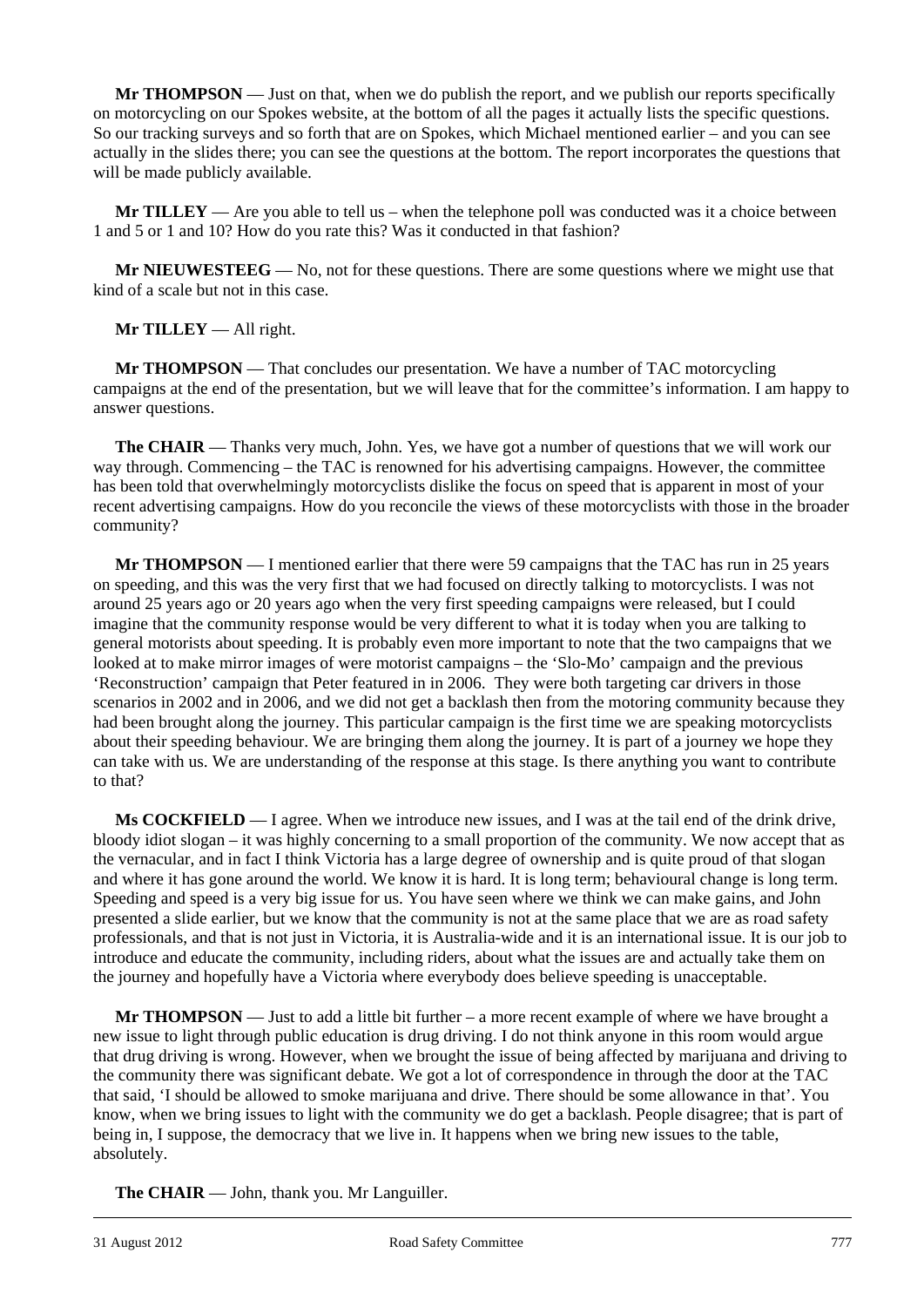**Mr LANGUILLER** — Thank you. Can I first indicate that, as you would aware, our committee went to Sweden, London, France, Belgium and Holland, and we met with, arguably, the best in the world. Can I put on record that we received nothing but complimentary reports about the TAC, and I think it would be the view of our committee that fundamentally it is good – 99-plus; you do a terrific job. But we may well have differences in terms how you have managed this ad, and I think this is an example of that. If anything, I would hope and I think the committee would hope that we drive this inquiry so that you and we and the rider fraternity can build better bridges and communication and partnerships. I put to you the following, and I ask you the following question: you have explained the process involved in the development of motorcycle safety advertisements; do you have any suggestions as to how it could be improved in the future?

**Mr THOMPSON** — One of the issues that we have already raised today and I mentioned is that it is pleasing to hear that the VMC are becoming a more focused organisation that is going to represent the wide community of motorcyclists. I think that is pleasing. I have spoken with Peter outside today and reiterated that if this question came up, I would give this answer. Through the process whenever we are talking to the motorcycle community we often get the comment, 'Don't talk to him, talk to me. Don't talk to that person, talk to someone else'. We get a lot of disparate views, and they are not always unified. So if there is an opportunity through this exercise, if this campaign has brought about the issue that gets the motorcycle lobby and the motorcycle community more unified, then I think that is a positive.

**Mr LANGUILLER** — With respect, John, I have to interrupt you here. In what way is this fraternity different to any other fraternity of road users? In what way are they different? Would you not get the same thing with other road users?

**Mr THOMPSON** — No, we do not.

**Mr LANGUILLER** — Why would you want to expect that they be unified?

**Mr THOMPSON** — There are significant differences between this road-using community and other roadusing communities. There is a significant recreational component to motorcycle riding, and that is very different and we have to appreciate that and understand that. That is certainly one issue. We welcome the opportunity to work with the motorcycling community. Rob Smith has been involved with our most recent Ride Smart product. He has been given every opportunity to consult on that product and has been involved. He found – in his own words when we talked about it – it difficult to commit the time to it. This is one of the issues that we have with voluntary community groups. As I showed you before, I have a very small team at the TAC. We do our absolute best to communicate and consult with the broad disparate motorcycling community. If we can get more coordination in that community, I think it will help improve that.

**Mr TILLEY** — I suppose with the conversation we have been having today we have been probably seeing some challenges in relation to credibility. We have seen the 'Reconstruction' ad; we have seen the particular section of our user groups on our network that have demonstrated their concerns for that messaging, as they understand it. I suggest that we will probably have to go on for a little while in relation to this. First up I want to make sure that you completely understand that I am not making any assertions whatsoever in relation to those who are working at the TAC, Victoria Police, VicRoads or any other stakeholders, particularly Detective Acting Senior Sergeant Peter Bellion. I know the many years of study, turning out at night in those hours and seeing what happens and the carnage that happens on our roads, so not for one moment is this taking anything away from the hard work and effort and the things you have had to put up with over many, many years, and your team. Certainly what I need to probably go to is this final product that has been put out to the Victorian viewing public and what at the end of day it demonstrates and the credibility. Where I am leading to is probably firstly, Peter, that since this product and since the survey and so forth and since the last set you were asked a question in relation to whether the TAC particularly consulted with the VMC in relation to this ad, and in its evidence it said that it was not consulted in relation to this particular 'Reconstruction' ad. Since that time, also, have you or anybody – and this is probably to you, Peter – been aware of any public statements being made that the VMC endorsed the 'Reconstruction' ad at all?

l **Det. Acting Sr Sgt BELLION** — In regard to that, back in September of last year there was a meeting conducted at the Victoria Police Centre. Present at that meeting was myself, Superintendent Bob Stork and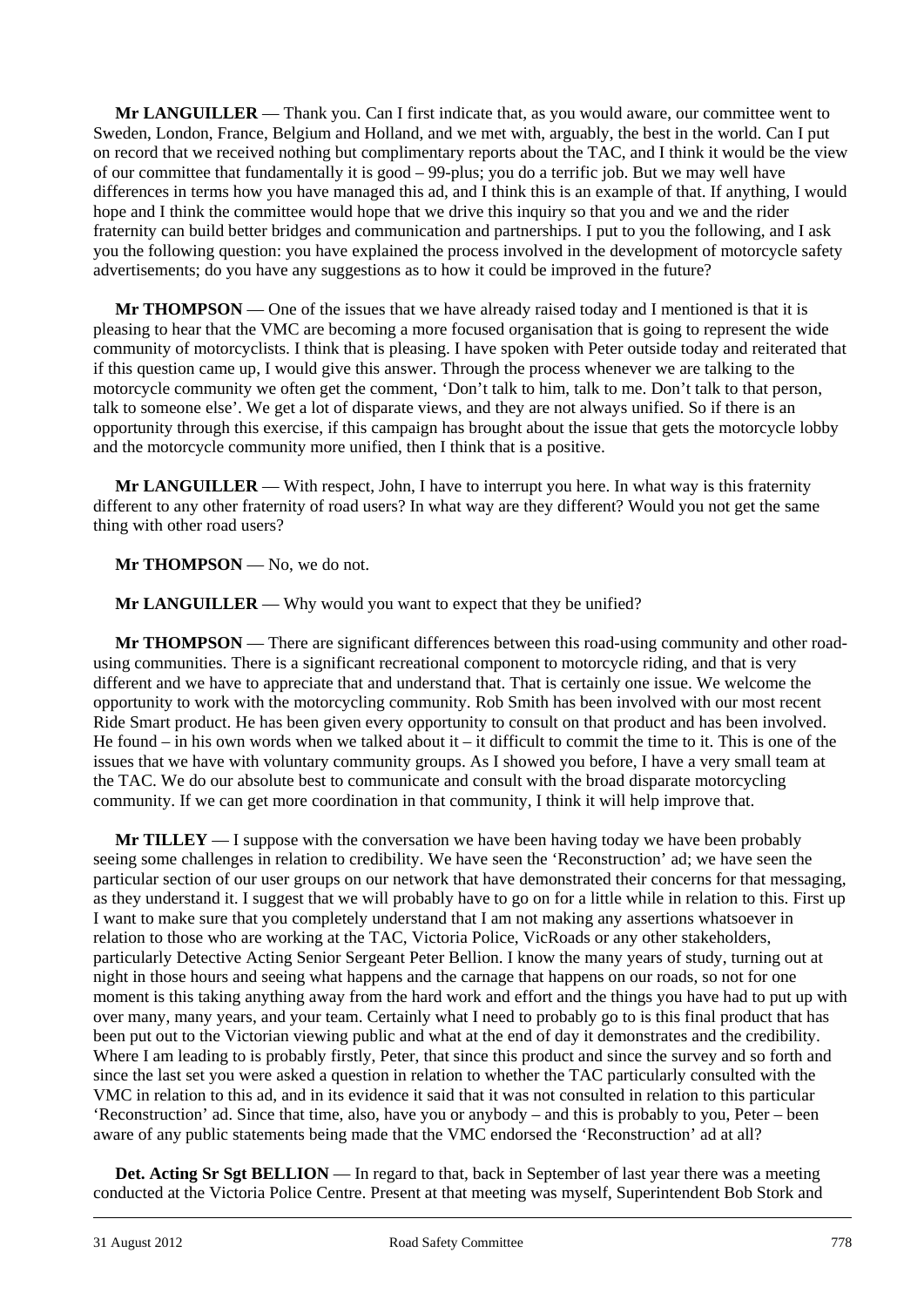Deputy Commissioner Kieran Walshe. Also present was Mr Peter Baulch and Stuart Strickland and another lady who is in the room – excuse, I cannot remember her name. Most of that was in regard to – I will just go to some notes in regard to that situation. The purpose of that meeting was in regard to motorcycle accident investigation. There was also a discussion in regard to certain police operations that had been conducted where motorcycle enforcement education had taken place as well as discussion in regard to motorcycle registration labels. During that meeting Mr Strickland showed me a CD he had obtained in regard to motorcycle accident investigation. I requested whether it was possible to be provided with a copy of this in order to see whether the techniques incorporated on it could be implemented by Victoria Police in training for motorcycle accident investigation. Towards the end of that meeting I advised members of the VMC present in regard to the proposed 'Reconstruction' advertisement. It was still at stage in its infancy; there was no script shown. That was going to educate in regard to the speed factor associated with a car turning and a motorcycle speeding in a 60-kilometre metro speed environment, giving a very basic precise of the scenario. I cannot recall the precise conversation. However, it was generally along the lines that that would be good idea, and it was towards the end of the meeting as people were going. The actual proposed script for the advertisement was not shown to the members of the Victorian Motorcycle Council present as it was not endorsed. It was only discussed towards the end of the meeting. At this stage the script was in the infancy of development. So that is in response to that.

There has been some other discussions in regard to whether that was discussed at a forum in South Australia, in regard to that aspect and in regard to a letter that I had received in relation to that, which had come through Maurice Blackburn; in relation to what was contained in that letter at that motorcycle forum in Adelaide on 29 May 2012. Prior to that forum commencing I spoke with Mr Neville Gray of the MRA, as he was discussing the motorcycle 'Reconstruction' ad. This private discussion was before most of the forum attendees arrived. I communicated to Mr Gray in regard to the discussion I had with Mr Baulch and Mr Strickland at the end of the meeting held on 14 September 2011. I discussed with Mr Gray various aspects of motorcycle emergency braking, as found from physical evidence located at fatal crash scenes. I discussed with Mr Gray that I had heard Mr Baulch on the 3AW Neil Mitchell program criticising the physics of the advertisement. I discussed with Mr Gray that I had heard Mr Baulch say on Mitchell's program the motorcycling ad would have ABS/integrated braking disconnected. I discussed with Mr Gray that the motorcycle in the ad is a 2008 Yamaha YZF-R1 that did not have ABS/integrated braking available as an option. I discussed with Mr Gray the differences between maximum effective braking, as reported in various test results, compared with actual emergency braking, as exhibited in fatal or life-threatening injury motorcycle crashes that I have attended. I discussed with Mr Gray that Mr Baulch in talking with Neil Mitchell had not spoken about the distance that would be travelled during perception/reaction response time prior to braking, which needs to be added to the braking distance.

**Mr TILLEY** — Thanks for that. I think it clears up some – yes. All right. I want to talk a little bit about the website as well, which sort of relates to this 'Reconstruction' ad. I do not know whether you would recall – this is for anybody if you recall the website here; I do not know whether we have got any other additional copies; if I am able to make them available to you, if we can. I have got a snapshot of the website taken from 21 August this year at 3 p.m. If we go probably over to page – it is probably the following page; sorry about that – the section, 'Travelling at or below the speed limit'.

**Mr THOMPSON** — This is the section here – page 8, the middle of the page?

**Mr TILLEY** — Page 8, roughly about the middle of the page, yes, John.

**Mr THOMPSON** — Yes. Okay.

**Mr TILLEY** — Where it reads:

*Travelling at or below the speed limit - Speeding increases the risk of a crash and being killed or serious injured. The faster the travel speed, the less time there is to react, and the longer it will take to brake or take evasive action. Evidence also suggests that excessive speed by motorcyclists may reduce their ability to be seen by other road users, making collisions and injuries more likely.* 

l I just want to go to the reference in relation to that statement on the website. Are you familiar with the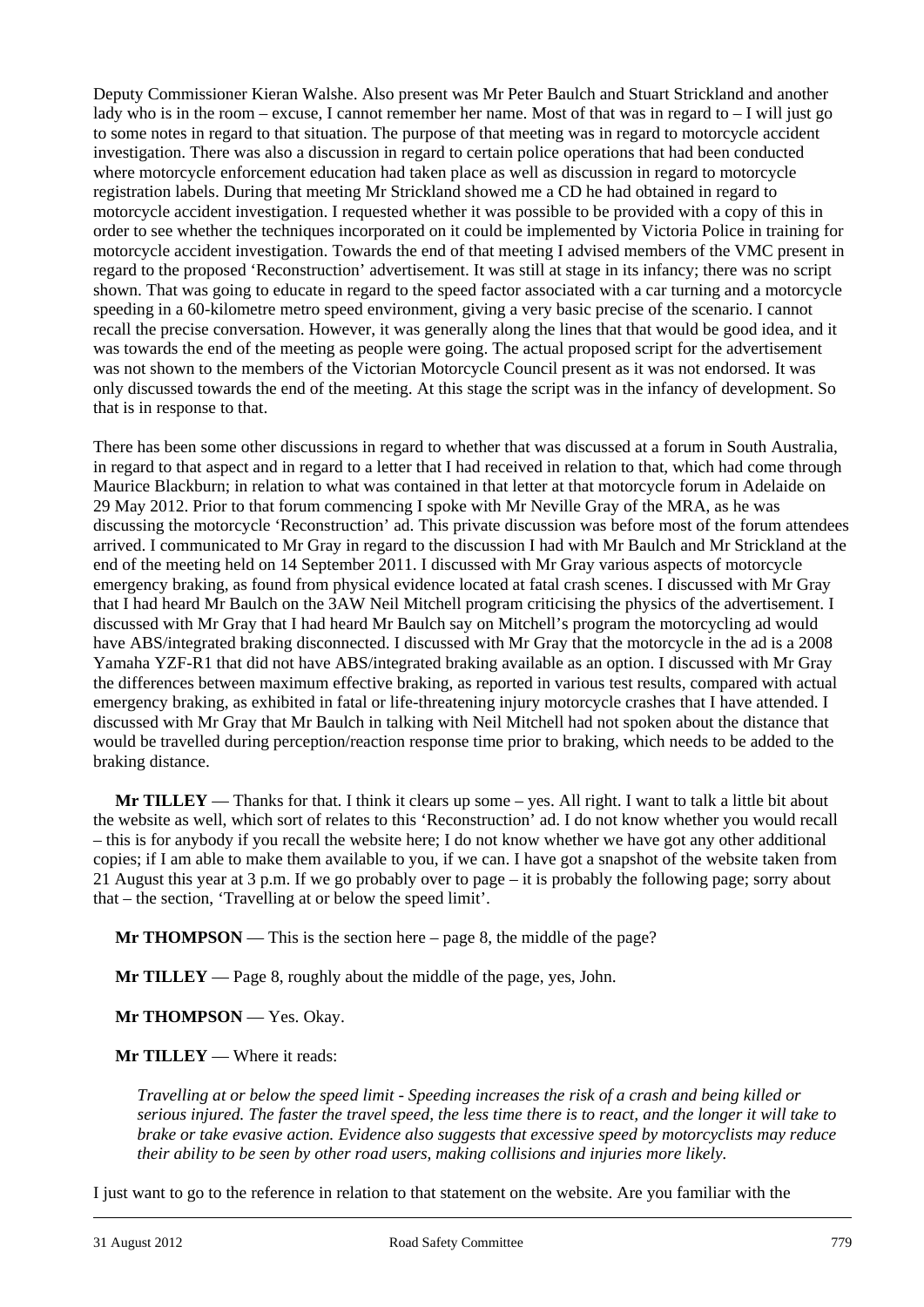reference there, back to a paperback in 2001 – *Finding fault in motorcycle crashes in Hawaii – environmental, temporal, spatial and human factors*?

**Ms COCKFIELD** — I do not think I could talk about it at any length, no.

**Mr TILLEY** — The reason I am discussing that with you is that it is a matter of credibility. Here we have the end product that we are demonstrating to Victorians. We are sending a message to a user group – motorcyclists, car users – yet at the end of the day it is the credibility. On one part we have the police. What is wrong with the police telling the truth? After all, they are the police. We have a representative from Victoria Police in an advertisement demonstrating to all Victorians the importance of road safety in the state of Victoria, yet we have some difficulties here today, and we have discussed the credibility of the end product that has been put out through this particular campaign. The research behind this particular campaign refers to a paperback which is probably 11 years old in relation to motorcycle crashes in Hawaii. If you just look at the topography of Hawaii, for example – I have not been there, but I suggest that its road infrastructure is probably a little bit different to Victoria's. The road conditions are a little bit different. The fleet itself is probably, no doubt, different.

**Ms COCKFIELD** — Certainly others may wish to speak about this, but in terms of studies and in terms of the information gathered, change does not happen in short periods of time. Physics does not change. Even though I know we do actually quote another study, which is quite a bit older than that, at the end of the day the physics in crashes do not change. We often do not need to re-do work and reinvent the wheel because we are in Victoria. This is why we often do rely studies that we feel have actually undertaken the work and make the point. A lot of the work we rely in the speeding area has not come out of Victoria, but I do not think it makes it any less credible, and I do not think much changes in what we would consider relatively short periods of time – you know, in a decade or so. Michael?

**Mr NIEUWESTEEG** — Because we are managing a research budget of around \$2 million a year we have got to make that cover all sorts of road safety issues. If a question has been answered, I think it is not necessarily the best use of money to go and re-answer that question for a different context, when there are other questions that have not been answered anywhere in the world that we are working on. It is a matter of making do with what resources we have got and trying to position that as best we can.

**Mr TILLEY** — Is it fair to say that we are in this situation where we have a credibility issue with a campaign by the TAC and the end product? We are struggling with that today. So it goes down to the very point of the research and the background that is being used and making the point that, in previous evidence that we have heard during this inquiry, Victoria has enormous difficulties, challenges and problems when it comes to data collection – not only the TAC, not only VicRoads, but hospitals, the police, and at the end of the day it is what we are trying to message to Victorian users and at the end of day trying to keep our safe state.

**Mr THOMPSON** — And we develop our campaigns and we develop our responses to these problems that we are faced with based on the best available information, and we invest, as Michael said, in research and in improving our understanding of the available data. We are working every day on trying to improve that data collection and understanding of data. There is work being done by the TAC and our partner agencies on that very issue right now.

**Mr TILLEY** — We have heard – and probably this in relation to the quality of work – that a significant number of Victorians and tourists and people who come to Victoria are killed on our roads. The quality that we heard – that the standard for a brief of evidence or an inquest brief for whatever court of appropriate jurisdiction or wherever it is heading, with the work that has gone into this ad and the message that we try to educate Victorians, how close would that standard be in comparison?

**Mr THOMPSON** — It is a little bit too confusing —

**Det. Acting Sr Sgt BELLION** — Yes. What is the question?

**Mr TILLEY** — I mean, the standard that is expected of a brief of evidence for a court of appropriate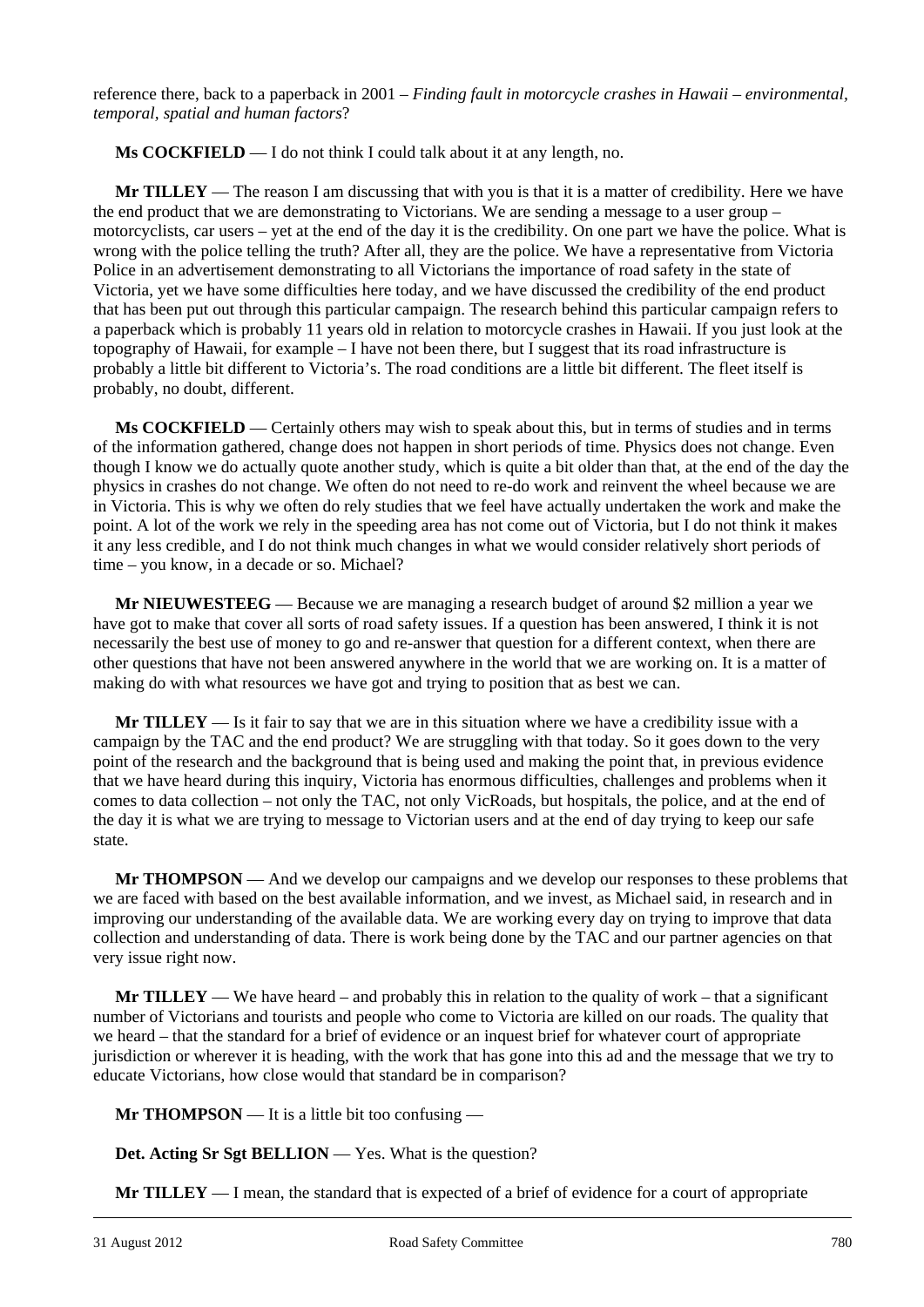jurisdiction or an inquest brief for the coroner – and we had spoke earlier during this evidence that that standard is significantly high. Why would we do it any differently to Victorian taxpayers, Victorian road users, in relation to that standard?

Det. Acting Sr Sgt BELLION — What the TAC is trying to do here in this ad is educate motorcycle riders to slow down a little bit in the metropolitan urban environment. When you see what can happen to them, there is good reason. It is for their safety. I personally wish I had never ever got involved in it, with the heartache that something is caused from behind me. Anyway I did it for their safety, and over the period of time that that ad was on it showed there was a reduction in trauma of motorcyclists in this state. I can live with that because that is what it was all about – saving lives and saving injuries. I will give it a break for a minute. I will get my thoughts together.

**The CHAIR** — We have got another question from Mr Languiller.

**Mr LANGUILLER** — On the subject, it is not disputed here by anyone in this room that we have got to do things in the name of safety and saving lives, and the thing that processes and the mechanisms which lead to (#indistinct) are you familiar with the case of the Supreme Court of Victoria, Walton v Paxton, 11 and 12 October, 8 December 1967?

**Mr THOMPSON** — We are familiar with it. Peter is probably best to answer that question.

**Det. Acting Sr Sgt BELLION** — A simple explanation of that was shown in Rob Salvatore's presentation.

**Mr LANGUILLER** — Can you confirm for the committee that this is the case which was used as the basis for the construction of the ad?

**Det. Acting Sr Sgt BELLION** — No, it was not used for the basis of the construction of the ad; it was used in regard to a question that came up in regard to whether the driver be likely to be prosecuted for failure to give way after the ad was filmed.

**Mr LANGUILLER** — It is my understanding that this was used in WA in 1971. It is also my understanding that it was used once and once only. Is that correct?

**Det. Acting Sr Sgt BELLION** — I cannot answer that, but that case is referenced in the text that I explained to you before, which is one of the texts that Victoria Police look at in terms of making decisions on whether to prosecute or not prosecute in regard to traffic incidents in this state. And it is one of the texts that we refer to.

**Mr LANGUILLER** — I am not legally trained; I am not lawyer, but as a layman it does surprise me that we are using a case that is dating back to 1967, which was only used in a court of law as a precedent once in 1971. Is that common among —

Det Acting Sr Sgt BELLION — Case law is case law. Some of the case law is in regard to a number of other things. It can go back for a lot longer period of time. The fact is that it is there and it is case law, and it is referenced in the legal text that we refer to.

### **Mr LANGUILLER** — Okay. Thank you.

l **Mr ELSBURY** — As we have said, there have been – or as we have found out today – we have found out that there were 59 advertising campaigns on speed, this being the first one focused on speeding of motorcyclists. You have run some very good campaigns in the past for motorcycle safety. I mean, 'Put yourself in their shoes', swapping over the driver with the motorcyclist in getting an in-head view of all the threats that are coming at a motorcyclist. Some would say you need an element of paranoia being on a bike to be able to survive. I know; I have been there; a truck tried to kill me! You have also done the 'reduce the risk' – so putting on the equipment, being perceptive of what the other drivers are up to. Admittedly, at the end of that particular advertisement you kill off another motorcyclist, but we will not go into that today. In this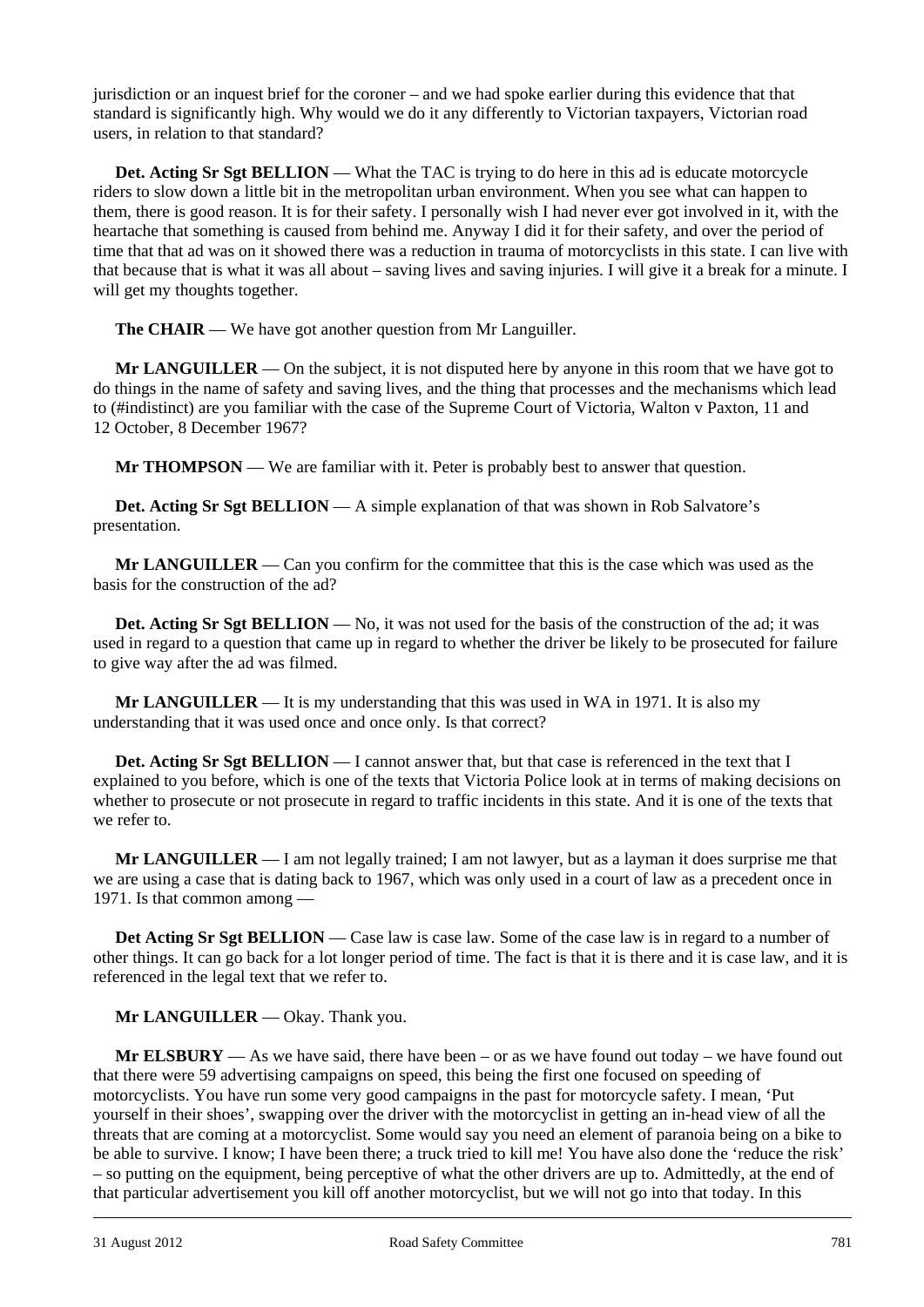advertisement did you make a conscious decision not to mention the fact that the driver did not give way as part of this advertisement? I mean, it could have just been easy to have a few words added into the script that said 'This guy is on the road. This bloke didn't give way, and if we take it back, this is what has happened before. If we change this aspect the bloke still doesn't give way but you can still get around him'.

**Mr THOMPSON** — Yes. It is a good point in relation to the communications. We tested all of these things, as we explained. The single purpose of the ad was to explain the small increase in speed can lead to a risk. We were trying to keep the idea single-focused around speeding, hence why we did not deliberately discuss the driver pulling out and then getting confused in the discussion of who is at fault. As you can see from the research, the riders themselves who were consulted in the research did not see fault as a big issue in their interpretation of the communication in that they saw it was important to understand the context; they understood the risks, and they understood what we were trying to communicate, which was speed.

**Mr ELSBURY** — But I mean your researchers also found that 26 per cent did not feel that it cut through with them.

**Mr THOMPSON** — But that is consistent with many of our campaigns because a lot of people – and there is a vast majority of people out there using our roads who it will not talk to because (a) they do not speed, they ride safely or they drive safely. So some of our communication – and it would unreasonable of any of us to expect that every piece of communication talks 100 per cent to 100 per cent of people. We expect that there are some people who it is not going to be for.

**Mr PERERA** — You mentioned before that when the TV ad was on the air you were measuring the effectiveness of the campaign. My question is: how do you measure the effectiveness of your safety campaign in terms of the actual reduction of road trauma? How do you improve that road behaviour? You have done a number of campaigns, not just this campaign, so how do you —

**Mr THOMPSON** — With any particular campaign that we are running, this one or others, we will measure people's recall. The ability to remember the message first – that is a fairly standard advertising metric for campaign performance, so that is that, but in terms of linking it to behaviour, we measure self-reported behaviour. To give you an example, the 'Wipe Off 5' campaign – when that commenced here in Victoria in 2001 we asked Victorians whether they sped. We asked them on a scale, 'Do you speed all of the time? Do you speed some of the time? Do you speed most of the time?' – or never; you know, there was a scale. When we started that campaign in 2001, 25 per cent of the population reported back to the Transport Accident Commission that they speed all or most of the time. Okay. So we have measured that. And as we talked about, long-term behaviour change – we have measured that for the last decade, and now in current testing we get around about 8 to 10 per cent of the population saying they speed all or most of the time, and the 'never speed' has increased. So we are able to measure behaviour; admittedly self-reported. But then we also look and monitor trends. We monitor road fatalities, we monitor serious injuries, we look at enforcement numbers, we measure mean travel speeds through VicRoads studies and so forth. So we have got a vast array of data that we can rely on to give indicators. The key thing is that I am not going to put my hand on my heart and say, 'That campaign saved that many lives'. That is not impossible. You cannot do that because, as I said earlier, we work in partnership – we have got Victoria Police out there doing its bit, we have got VicRoads doing its bit, improving the infrastructure and managing the road system, and we have got DOJ providing laws and managing the speed camera program, for example. It is a genuine partnership; we work together. We do not say that the advertising component has saved X number of lives on its own. I cannot say that, and I would never say that.

**The CHAIR** — Thank you. I have got a couple of questions in relation to focus groups.

#### **Mr THOMPSON** — Sure.

**The CHAIR** — Have any suggested focus group participants ever been rejected by the TAC and, if so, on what basis?

**Mr THOMPSON** — Not to my knowledge.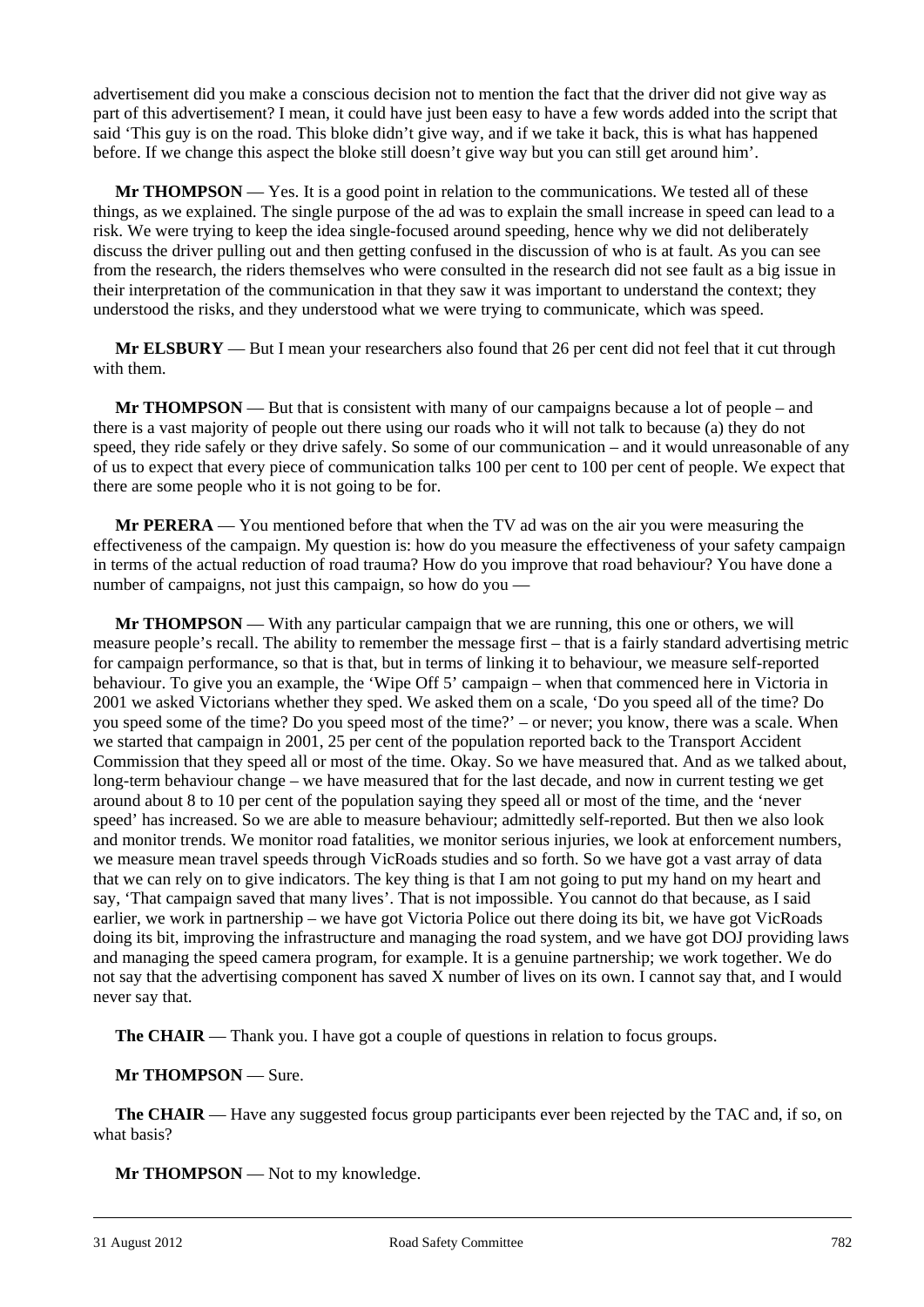**Ms COCKFIELD** — It is probably worth just quickly talking about —

**Mr THOMPSON** — What do you mean by 'rejected'? Yes.

**Ms COCKFIELD** — Yes.

**Mr THOMPSON** — Not to my —

**Mr NIEUWESTEEG** — If I can try —

**Mr THOMPSON** — Yes. Okay.

**Mr NIEUWESTEEG** — For every attempt at doing some research we establish who our target is. There will be a phone call; there will be a recruitment agency that will manage it. There will be a phone call usually, trying to ascertain whether someone meets the criteria; that someone fits in the target group. I am not sure where the question is really coming from, but if someone approaches us and says, 'Can I be in the research?', that is going to give us an unrepresentative bit of research. If someone says, 'Can I bring my mate along?', we are probably going to say no because they have not been recruited in the same way as everyone else has; this person has an unequal chance of being involved in the research. So that can happen, and that is, I think, for legitimate reasons.

**The CHAIR** — Would a question be put to prospective participants as to whether they belong to a motorcycle group?

**Mr NIEUWESTEEG** — I have not seen any such criteria applied, though I am sure the answer is no.

**Mr LANGUILLER** — The question relates as to whether any motorcycle safety levy funds were used in the production of this advertisement, and, if so, are you are able to say how much?

Mr THOMPSON — No, zero, no.

**Mr LANGUILLER** — No?

**Mr THOMPSON** — No. The TAC funds its own motorcycle safety programs out of the funds that the TAC generates. The motorcycle levy funds go to VicRoads mainly.

**Mr LANGUILLER** — Thank you.

**The CHAIR** — Just going briefly back to my previous question. Would any members of the focus groups be also members of a group such as the VMC?

**Mr NIEUWESTEEG** — If they were selected in the same way everyone else was, they could be. We have actually in some research that Sweeney did for us – a couple of years ago we asked participants in the sample whether they were involved in motorcycle group of sorts, and we asked them to nominate. I do not have the results with me now, but we can provide those to you, if you are interested.

l **Mr THOMPSON** — I can answer that. It is about 21 per cent of that survey. So if you are looking back in our presentation, Chair, where we referred to a motorcycle tracking study that has about 1700 motorcyclists – we asked a question: are they a member of a motorcycle club? The reason we asked that is to understand how effective using motorcycle clubs as a communication channel may be. That is why we wanted to understand that. We asked that question for two years during that study period. So there were over 3000 motorcyclists we asked, and about a 78–79 per cent said, 'No, not a member of a motorcycle club'; about 21–22 per cent, 'Yes, I am a member of a motorcycle club'. As Michael explained, it is broken down into, 'I am a member of the MRA', 'I am a member Ulysses', 'I am a member of the Williamstown off-road motorcycling club' – in very small numbers, 1 and 2 per cent out of that 20 per cent. That was the purpose of that question, but it has never, to my knowledge, been the purpose of a recruitment question. More recently we have done some studies where I have certainly offered some people who are in this room to be involved some initial concept – some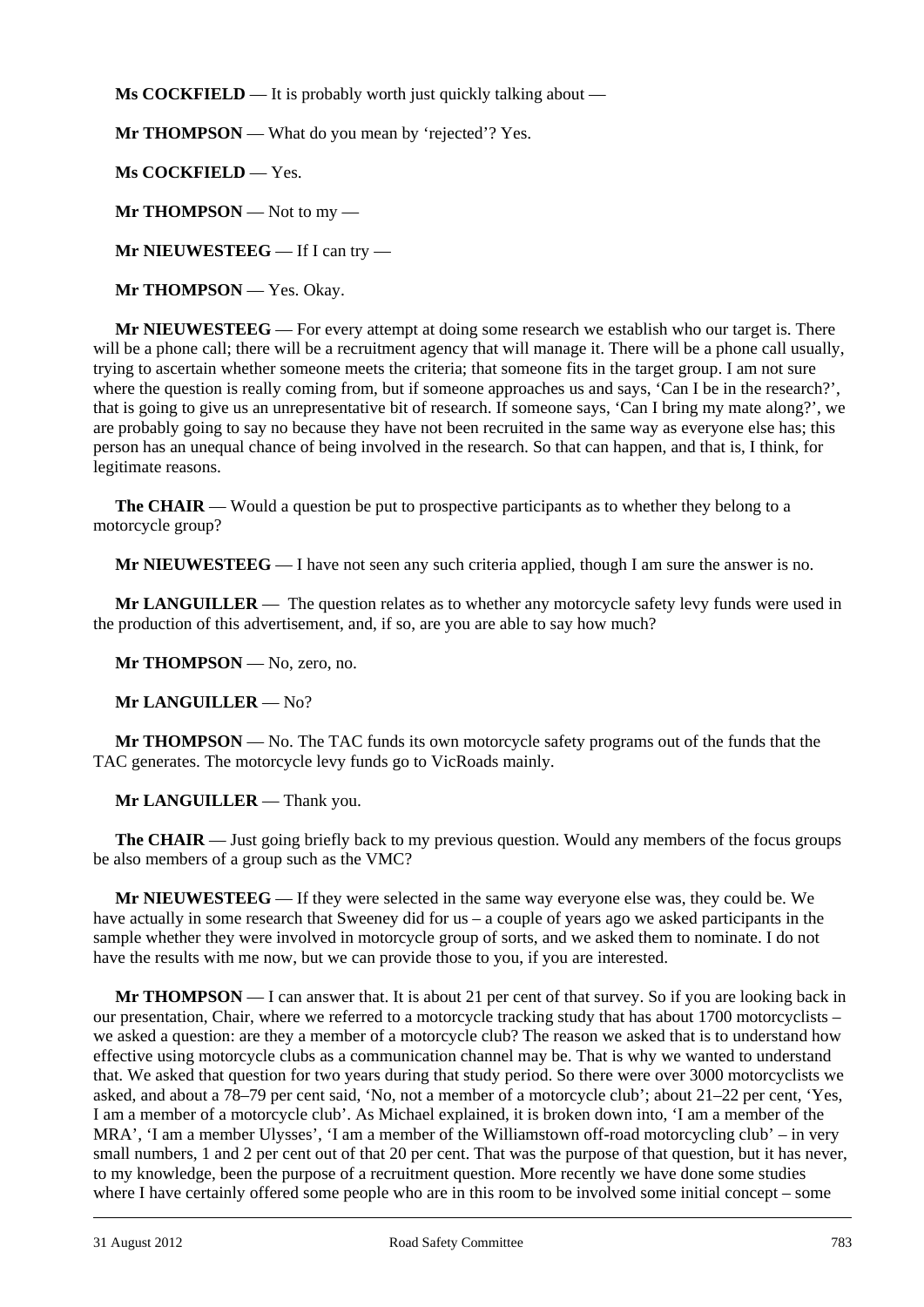exploratory research, I should say, not concept research, and, pleasingly, they have taken that up. So we have had a couple of riders who I have had conversations with about that be involved; that is good.

**Mr TILLEY** — You spoke about stakeholders and groups that you consult with, including VicRoads and Victoria Police amongst others. Is RACV one of them?

**Mr THOMPSON** — That we consult with?

**Mr TILLEY** — Yes.

**Mr THOMPSON** — We do work with RACV on projects from time to time, but we do not seek its input in the development of our campaigns.

**Mr TILLEY** — All right. What about the Victorian Motorcycle Action Group, VMAG – recently; probably over the last —

**Mr THOMPSON** — The VicRoads Motorcycle Advisory Group? We sit on that. We have a representative. Sam is our representative on that.

**Mr TILLEY** — The 'Reconstruction' ad – did you consult with VMAG?

**Mr THOMPSON** — I do not believe we consulted with them to inputting them into the campaign. We certainly made them aware we were making a campaign.

**Mr TILLEY** — So you did not invite any conversation in relation to the design or —

**Mr THOMPSON** — It is VicRoads advisory group, and we advise VicRoads on our activities. One of the things that we previously did with VMAC was each year present our business plan. We have not done that with VMAG as yet. We are organising an invitation to do that. It is not our committee. We do not run it; we are a participant in it, but we are more than happy to present our business plan and discuss any of the projects we do and are involved in, and if we can get useful input through that process, we would welcome it.

**Mr PERERA** — Information on your website about the campaign states there is case law that states you cannot give way to something you cannot see, which we have seen you have presented in your presentation, so what are the exact details of the case law, the technical side of it.

**Mr THOMPSON** — It relates back to the case law. It is the same question.

**Mr PERERA** — It has been covered?

**Mr THOMPSON** — Yes.

**Mr ELSBURY** — In relation to some of the international campaigns that we have been exposed to, there is a very large focus on driver awareness of motorcyclists, of threat perception for drivers of motorcyclists and sharing the road with other road users. Do you agree that if there is a problem with this particular advertisement it is that it reaffirms a prejudice amongst drivers that motorcyclists are at fault for what happens on the roads?

**Mr THOMPSON** — There are a few things in your question. We never find in the research we do – and we talk to motorists – prejudice about motorcyclists. We do not — it does not come up.

#### **Comment from the floor.**

 **The CHAIR** — Order, please.

**Mr THOMPSON** — In relation to campaigns that the TAC has been involved in, in terms of getting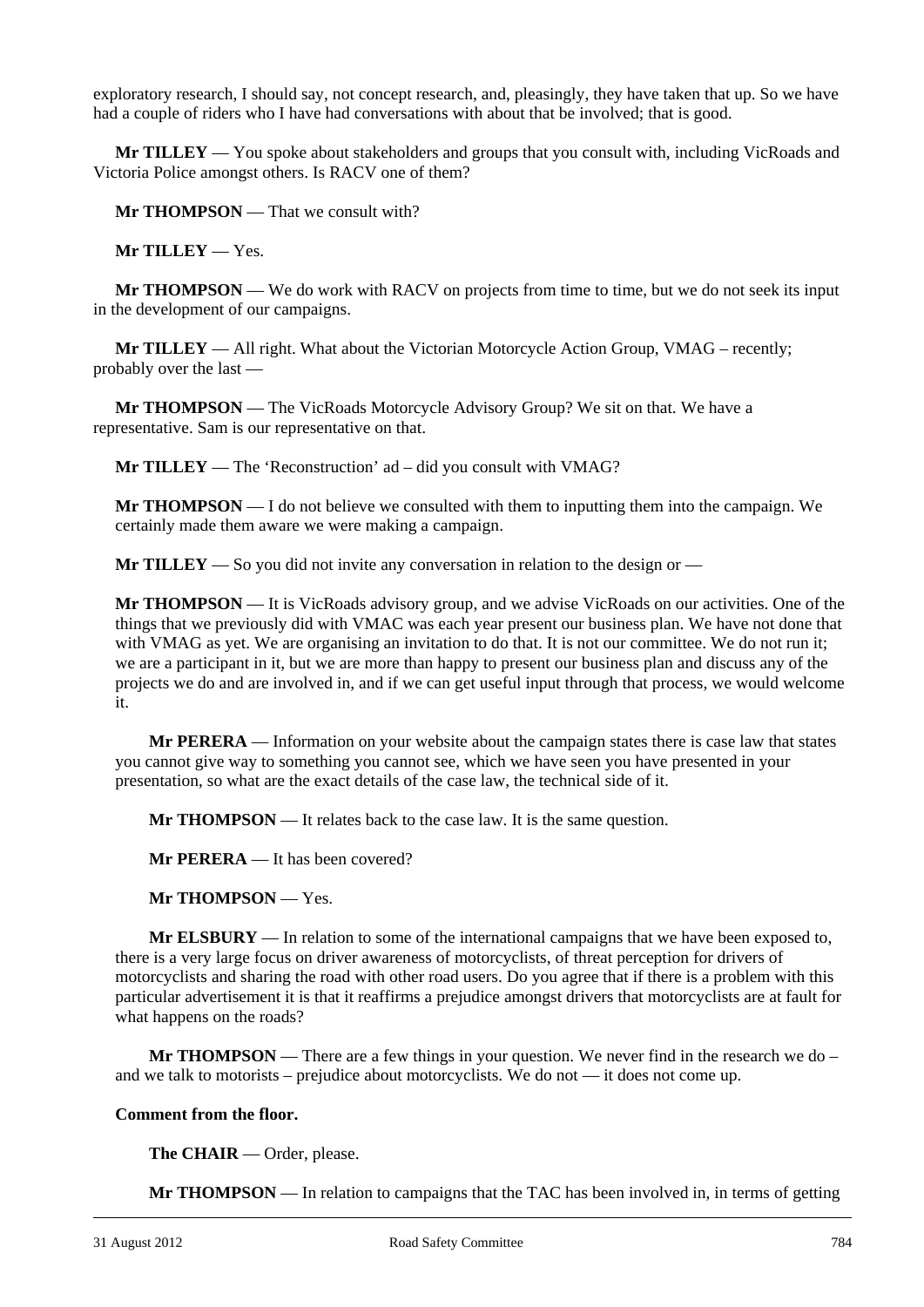motorists to look out for riders, I think it is important to note and should go on record that we ran the Put yourself in their shoes' campaign for six weeks this year already and that we have supported – we actually project managed a VMAC initially and now I suppose a MAG introduction of the 'Look Again' campaign from the UK. In fact the TAC paid for the media for that campaign to run. So we have done significant work already and continue to do significant work in talking to motorists about looking out for motorcyclists, but I reiterate the point that we do not see in our research and we do not hear when we talk to general motorists this perception of some sort of undue relationship between cars and motorcycles. We do not see that.

**The CHAIR** — Thank you. Just going back to the role of focus groups. I know Ms Cockfield had addressed a number of issues regarding focus groups and their composition and also the process of the development of the advertisement, but were any changes made to the ad as a result of the focus group comments in addition to the one about the initial adjusted from 75 kilometres per hour being the suggested speed, and it has dropped back to 68. What other focus group input commentary changed the outline of the advertisement?

**Mr THOMPSON** — I cannot speak for those particular focus groups; I was actually not at them, but I can talk in general terms about what sorts of things come out of focus groups. We often change wording in scripts. We make alterations to help make the campaign more understandable, easier to digest. We might change a particular scene. One of the things that we looked for with this particular campaign was a shot of the driver actually looking, and we did not have one. So that was one of the things that we did not have in the production of the campaign. Through that process we looked for and we got a better scene showing the driver actually looking. That is one of the issues with constructing a motorcycle or a vehicle accident. Some of the things that were presented by Rob Salvatore today, just showing particularly the compression of the front forks and those sorts of things – I think we need to understand that we did not actually crash that bike, as depicted in that scene; we had a stunt rider do something different. So that compression of the front brake would have been – that scene is actually a constructed scene, digitally constructed, so we would overlay a number of images over the top to create that picture. So in reality it is not a piece of reality, if that makes some sense. As that bike was hitting the car the stunt rider would have been preparing to leave the bike. He would have had his hands off the brakes, hence why the compression of the forks, the front brakes, was probably not clear in that shot. It is just one of the issues that we had counter when providing safety for our stunt crew.

**The CHAIR** — Thank you.

**Ms COCKFIELD** — I was going to say that a lot of what we are looking for is that sort of detail – 'Could this be me?', 'Do I believe it?', 'Is the scenario realistic?'. That is why we have focus groups. We have the target market in there. We have criteria which say you must be an active rider – you cannot just have a licence; you actually have to tell us that you are riding regularly. They did pick up things. One of the things I do remember quite clearly is they just kept on talking about how they could not see the indicator, and we are thinking we could see it because we were at the shoot and we know it was on. We just had to actually enhance the indicator. There are little things that we are never going to pick up that the focus group will pick up, and there are lines that we think are quite clear which are not as clear to the target market. So we are always clarifying and making sure that the ad is actually going to achieve what we set out to achieve. Hence, in this particular ad we actually did do two rounds of offline testing to make sure we got it right.

**Mr LANGUILLER** — Just a brief question, if I could take you back to your PowerPoint presentation. You showed us the structure of you road safety group at the TAC. Is there a motorcycle expert rider in that group?

**Mr THOMPSON** — There are at least two licensed people —

**Ms COCKFIELD** — There are four.

**Mr THOMPSON** — There are four people with motorcycle licences.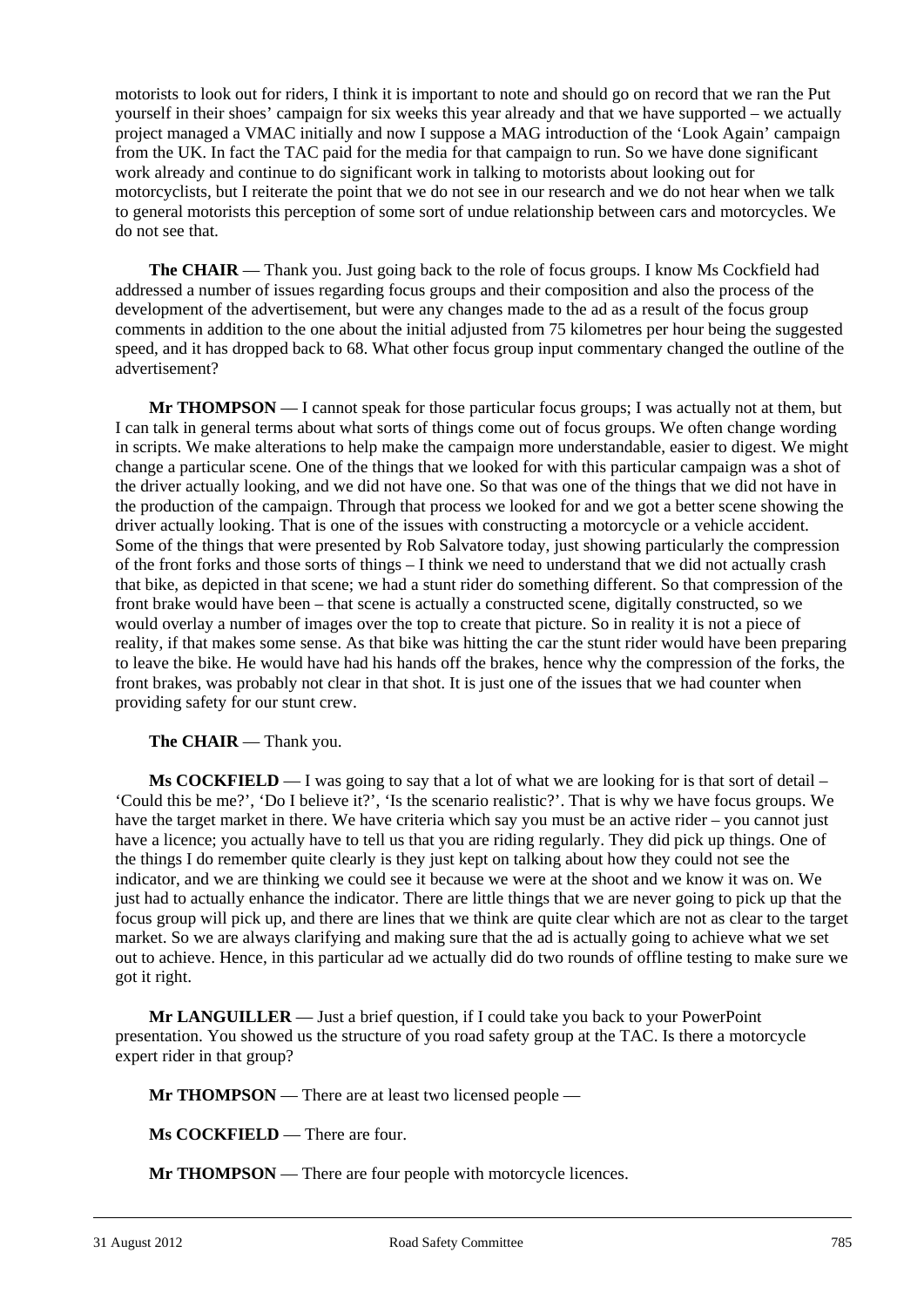#### **Comment from the floor.**

**The CHAIR** — Order. Throughout our review of this matter there is perhaps a reflected view that the TAC has at times not been taking the whole motorcycle community with it in its development. That might be a view that is reflected in this room. Do you have any thoughts as to how that might be further addressed into the future, noting your earlier comments today as well – that you have had some discussions with some of the members of the groups here today?

**Mr THOMPSON** — We welcome dialogue with the motorcycle community. I do not think anyone in my team would argue that. There have been some issues over that journey, Chair. We are happy to continue having dialogue with the motorcycle community. We are very pleased to hear that they are going to be more coordinated, because I do have a very small team and it is important that we have a resource allocation to that community. I am happy to have continued conversations. I have with spoken with Peter today myself and continue to offer to have dialogue with Peter, and I think that is positive.

**Mr CHAIR** — Thank you. I note that the concept planning for this particular commercial commenced in about June 2011. The question has been raised – why a decision was made to proceed with this sort of advertisement when a study, the nature of the parliamentary inquiry, was earlier initiated and why there was this interim focus on motorcycle safety matters when the results of the inquiry had not come to the fore and will not be available until December?

**Mr THOMPSON** — I suppose the best way to answer that is that we have got an existing program in place, that we have set about a course of a motorcycle safety program that we started in 2008. If you look in our PowerPoint presentation – we have done five campaigns, three of them have been in the last four years, focused on motorcycle safety. Michael explained that we have increased our investment in research. We are seriously concerned about motorcycle safety, and we have a program in place. Delivering a program that we are already committed to was important to our structure, our business plan and our board, which we report to. The inquiry, we felt, would only add further value to our future campaigns.

**Ms COCKFIELD** — I think possibly having a slightly longer history of coming to these hearings and involvement, we have always taken them seriously but have also always continued on with our programs. We believe they are evidence based. We use a good evidence base to develop the programs and believe the same evidence base will basically come to the hearings, but we have always, I think, taken full note of recommendations coming out of the committee and, I would think, have acted. I can think of some key recommendations and other things, like barrier systems et cetera, which we have picked up and really run with once the committee has recommended them. For us, your work is incredibly important. We will actually be certainly looking at your recommendations and obviously taking full heed of them. But we cannot stop our programs. We cannot stop trying to save lives, reducing trauma and reducing cost because something is happening, which we believe we are on the right track to as well.

l **Mr CHAIR** — Thank you. Colleagues, any other questions or comments? All right. By way of summary, I would like to thank the representatives of the TAC campaign for coming along today – Mr Thompson, Ms Cockfield, Detective Acting Senior Sergeant Peter Bellion and Michael Nieuwesteeg. I would like to pick up one comment too that was made earlier on. I think Detective Acting Senior Sergeant Peter Bellion made a remark, a throw-way line, that this issue has caused him a lot of heartache. Just from my point of view – and I think I would reflect the view of many people, not only in the Victorian community but further afield, that we are very grateful for your expertise that has been contributed to accident investigation. The skill that you have acquired over a long period of engagement and your background as an engineer in applying the physics to analysis is much valued. The focus upon saving lives and reducing injuries is a very important focus, so I echo those thoughts and those views that are shared by my colleagues. I think we treat this as a continuing dialogue and debate. I thank those members of the wider Victorian community who have given of their time to attend here today as well. The reproduction of sound is not very strong in this room. The microphones here are just for Hansard, and it will be a matter I will take up with the presiding officers, as I think whenever there is a public hearing that takes place it is important that members of the community who give of their time to attend her can hear comfortably what is taking place. I do thank you for your forbearance and your contribution. I would like to thank the executive staff of the committee for their preparation for today and for the work that has been undertaken. Thank you for your attendance.